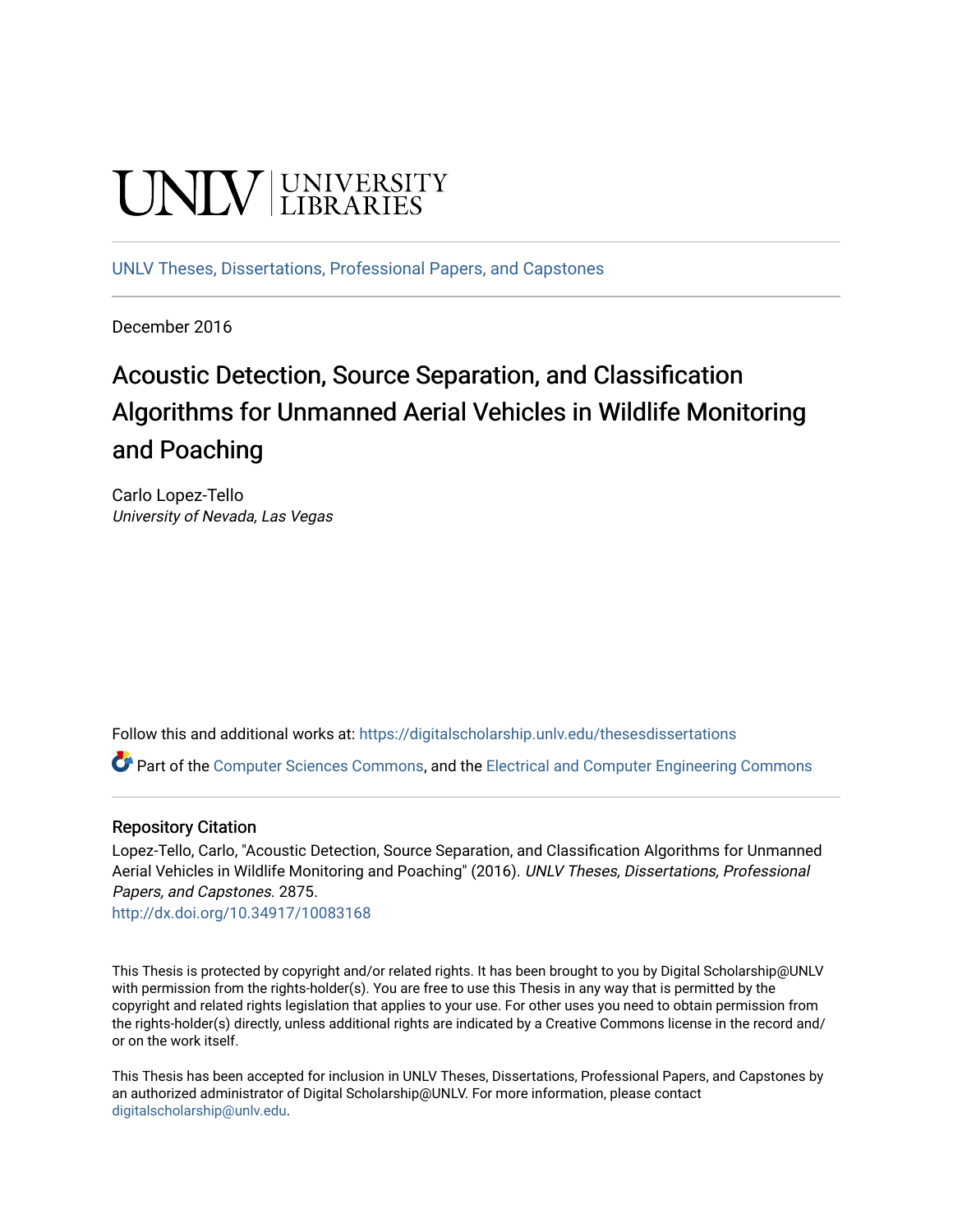### ACOUSTIC DETECTION, SOURCE SEPARATION, AND CLASSIFICATION

#### ALGORITHMS FOR UNMANNED AERIAL VEHICLES IN WILDLIFE

#### MONITORING AND POACHING

By

#### Carlo I. Lopez-Tello

#### Bachelor of Science in Engineering - Computer Engineering University of Nevada, Las Vegas 2014

#### A thesis submitted in partial fulfillment of the requirements for the

Master of Science in Engineering – Electrical Engineering

Department of Electrical and Computer Engineering Howard R. Hughes College of Engineering The Graduate College

> University of Nevada, Las Vegas December 2016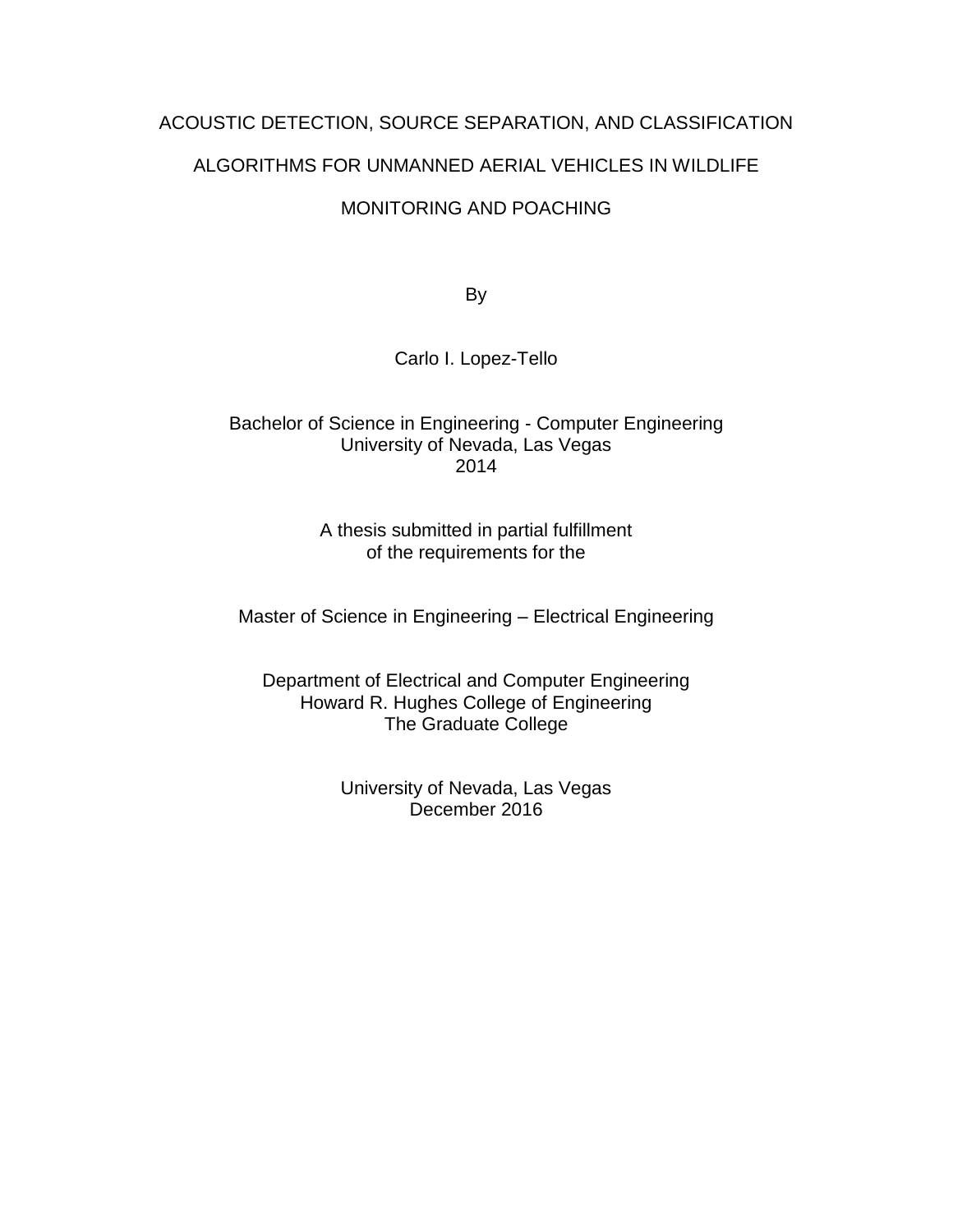

The Graduate College The University of Nevada, Las Vegas

November 17, 2016

This thesis prepared by

Carlo I. Lopez-Tello

entitled

Acoustic Detection, Source Separation, and Classification Algorithms for Unmanned Aerial Vehicles in Wildlife Monitoring and Poaching

is approved in partial fulfillment of the requirements for the degree of

Master of Science in Engineering – Electrical Engineering Department of Electrical and Computer Engineering

Venkatesan Muthukumar, Ph.D. Kathryn Hausbeck Korgan, Ph.D.

Emma Regentova, Ph.D. *Examination Committee Member*

Peter Stubberud, Ph.D. *Examination Committee Member*

Sidkazem Taghva, Ph.D. *Graduate College Faculty Representative*

*Examination Committee Chair Graduate College Interim Dean*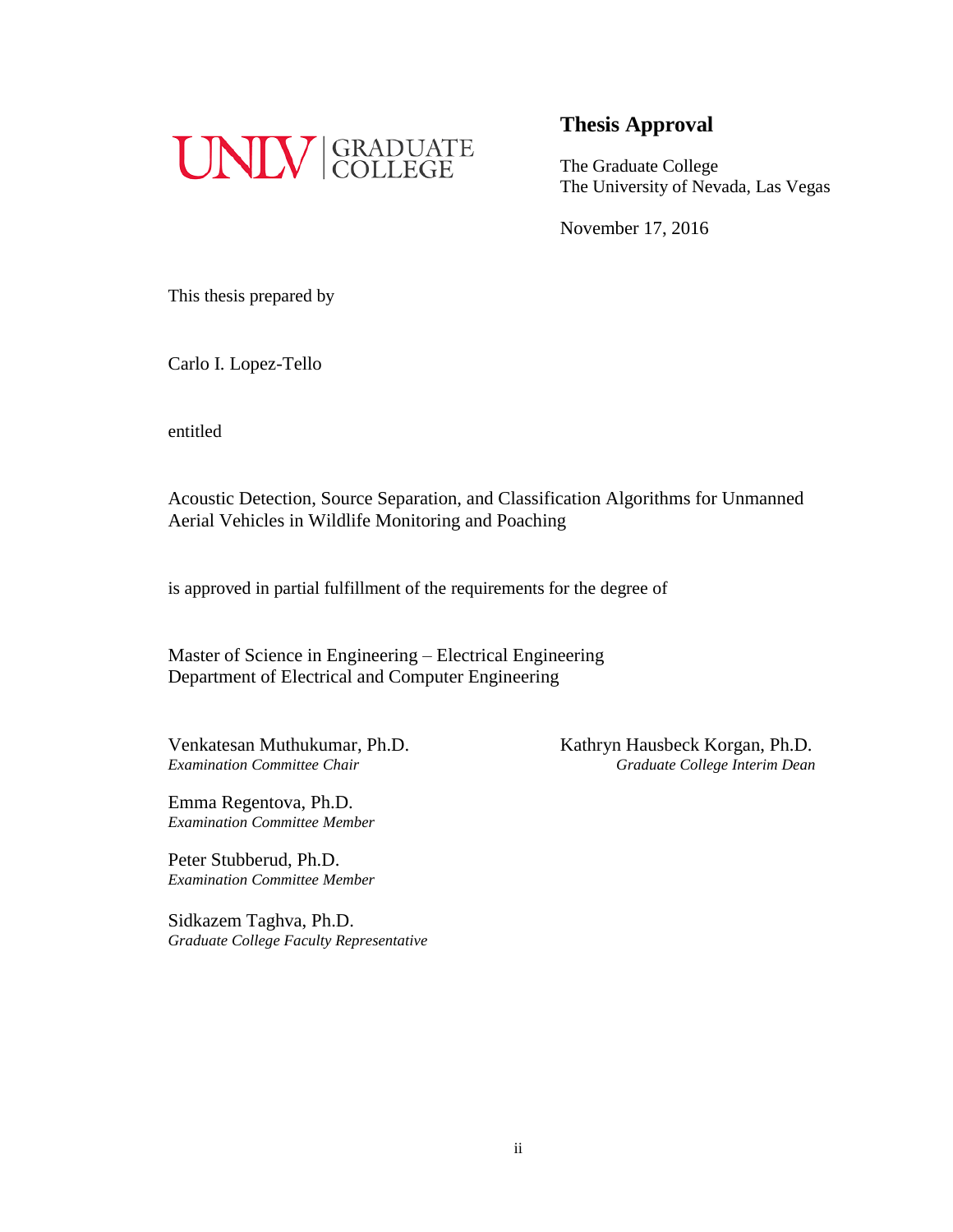## <span id="page-3-0"></span>**Abstract**

This work focuses on the problem of acoustic detection, source separation, and classification under noisy conditions. The goal of this work is to develop a system that is able to detect poachers and animals in the wild by using microphones mounted on unmanned aerial vehicles (UAVs). The classes of signals used to detect wildlife and poachers include: mammals, birds, vehicles and firearms. The noise signals under consideration include: colored noises, UAV propeller and wind noises.

The system consists of three sub-systems: source separation (SS), signal detection, and signal classification. Non-negative Matrix Factorization (NMF) is used for source separation, and random forest classifiers are used for detection and classification. The source separation algorithm performance was evaluated using Signal to Distortion Ratio (SDR) for multiple signal classes and noises. The detection and classification algorithms where evaluated for accuracy of detection and classification for multiple signal classes and noises. The performance of the subsystems and system as a whole are presented and discussed.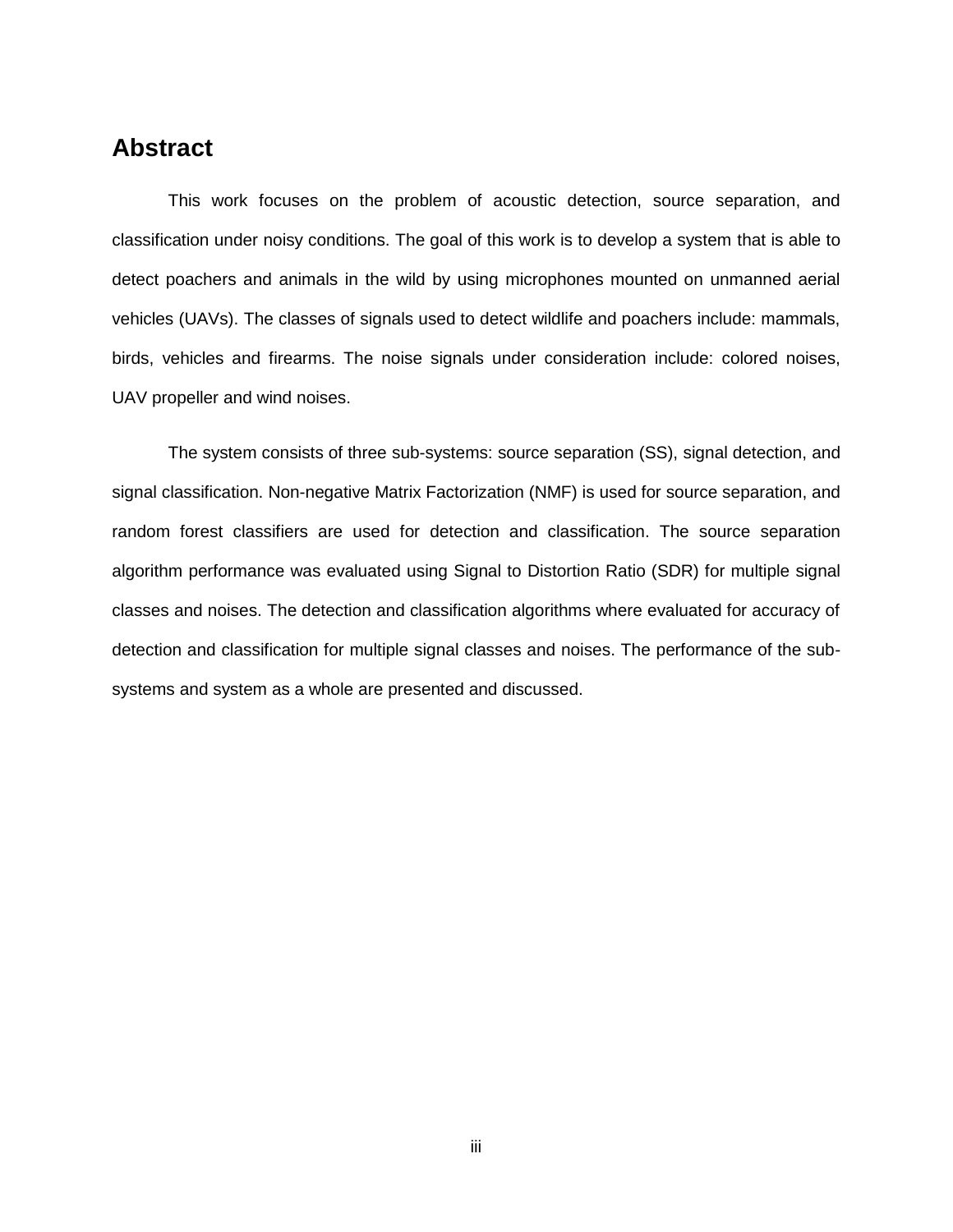## <span id="page-4-0"></span>**Acknowledgements**

I would like to thank the following people for their input on this work: Drs. Venkatesan Muthukumar, Emma Regentova, and Peter Stubberud. For their input in my graduate education, I would like to thank: Drs. Brendan Morris, Pushkin Kachroo, and Ebrahim Saberinia. I would also like to thank Sidkazem Taghva for being part of my Advisory Committee as the Graduate College Representative. Finally, I would like to thank the Department of Electrical and Computer Engineering for supporting me financially and logistically.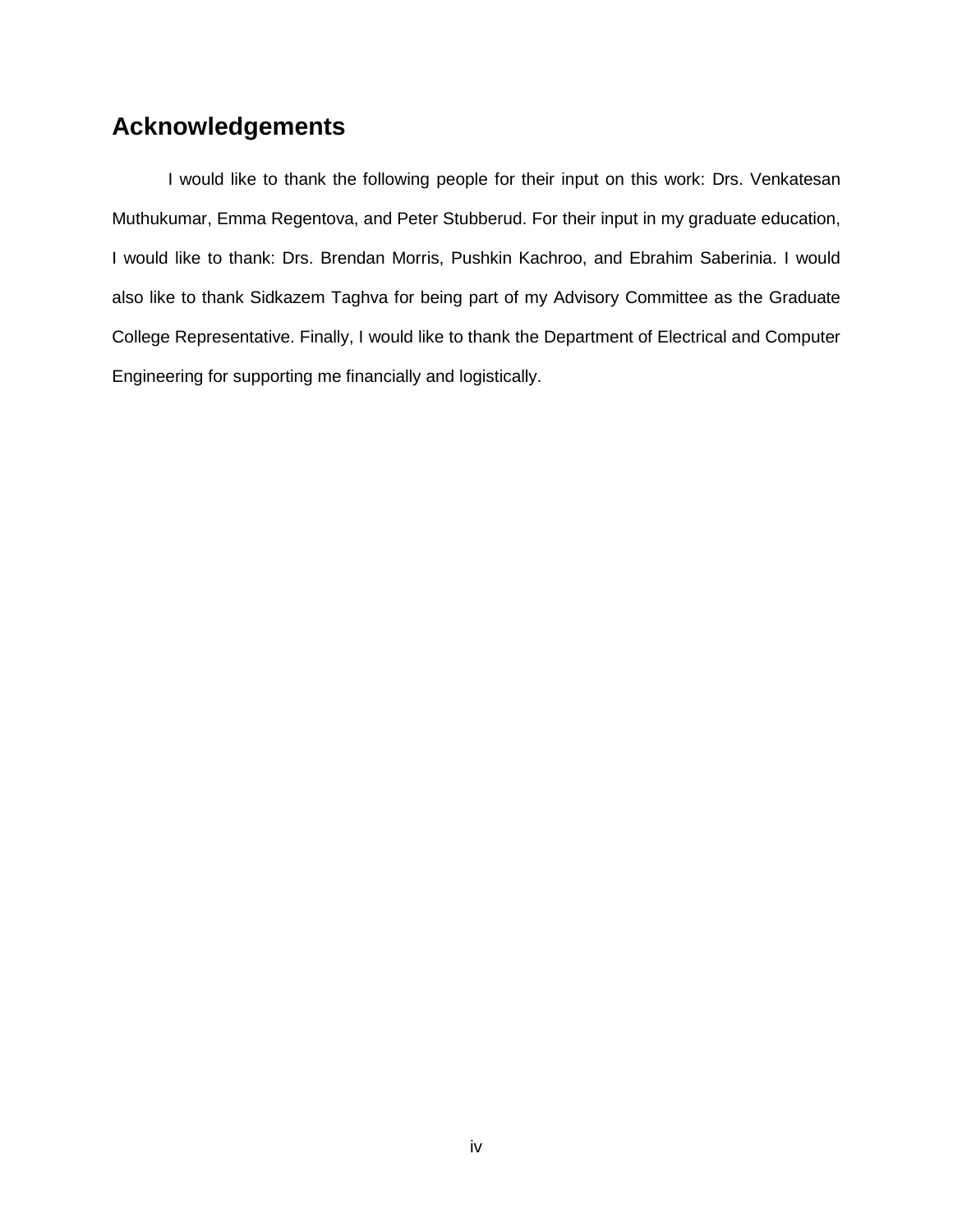## **Table of Contents**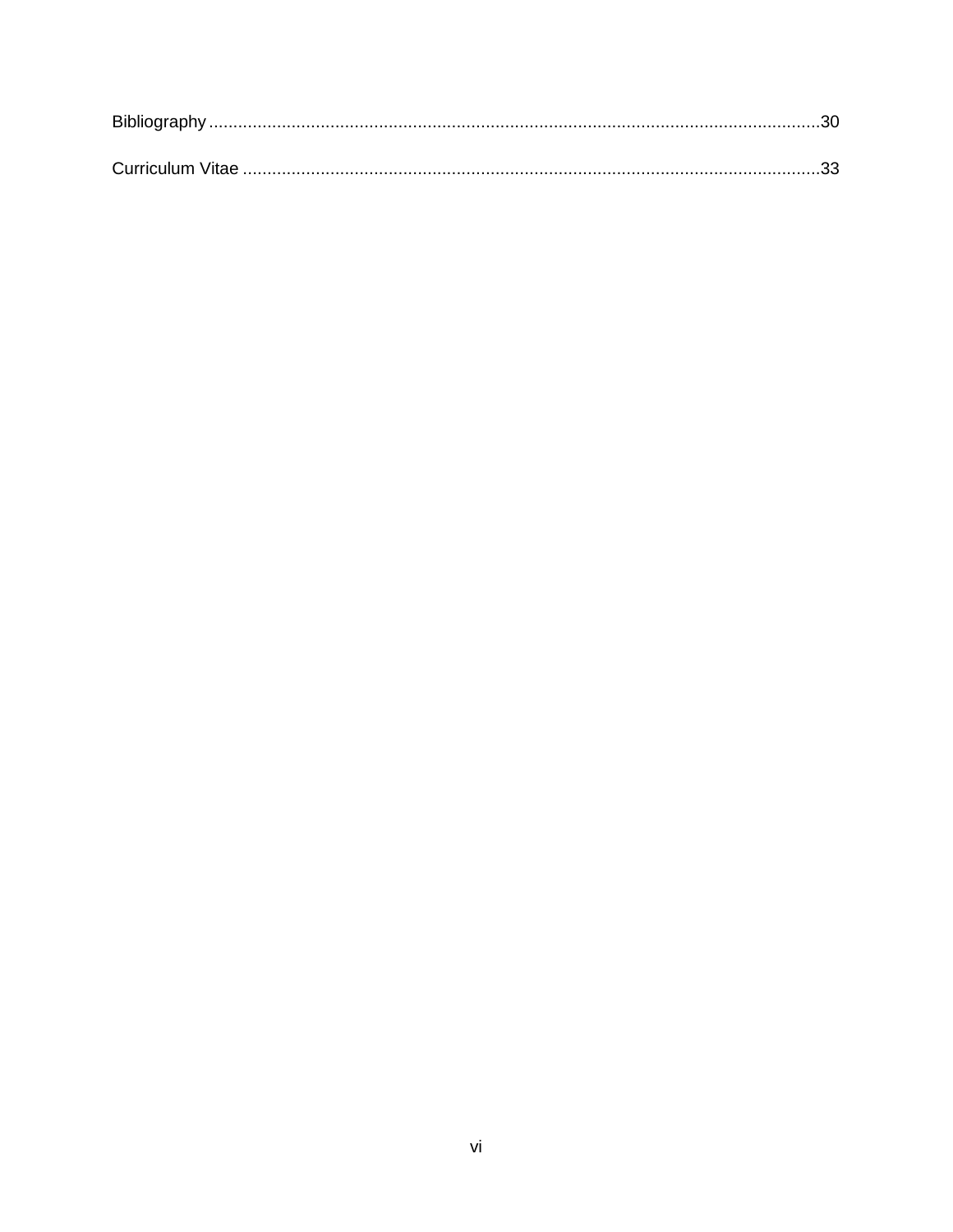## <span id="page-7-0"></span>**List of Figures**

| Figure 6: Average detector performance across all noise types versus SNR 20                   |  |
|-----------------------------------------------------------------------------------------------|--|
|                                                                                               |  |
| Figure 8: Comparison of the average accuracy of both classifier models across all noise types |  |
|                                                                                               |  |
|                                                                                               |  |
|                                                                                               |  |
|                                                                                               |  |
|                                                                                               |  |
| Figure 13: Comparison of the accuracy of the entire system using each classifier model across |  |
|                                                                                               |  |
| Figure 14: System accuracy of each noise type versus SNR, while using the clean classifier26  |  |
| Figure 15: System accuracy of each noise type versus SNR, while using the noisy classifier 26 |  |
| Figure 16: System accuracy for each class versus SNR, while using the clean classifier27      |  |
| Figure 17: System accuracy for each class versus SNR, while using the noisy classifier 27     |  |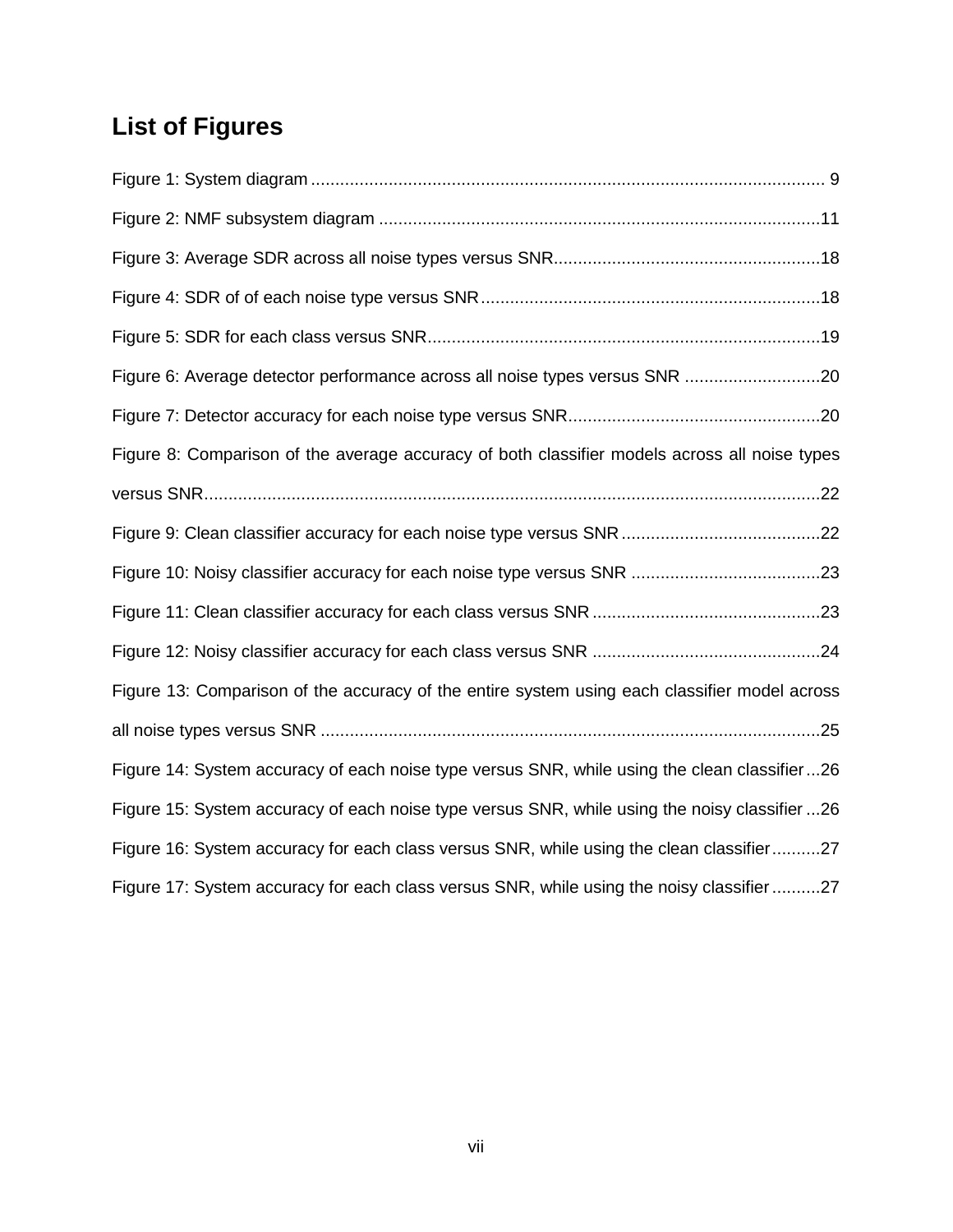## <span id="page-8-0"></span>**Introduction**

This work focuses on the problem of acoustic detection, source separation, and classification under noisy conditions. The goal of this work is to develop a system able to detect poachers and animals in the wild by using microphones mounted on unmanned aerial vehicles (UAVs). From the perspective of realizing this goal, this thesis deals with detecting man-made sounds, and animal sounds by using classification techniques in noisy conditions. However, there are two problems that must be addressed prior to classification. The first is signal or target detection in the presence of noise. A signal detector must first be implemented to make sure that the input to the classifier does not consist of only noise. The second problem that must be addressed is the separation of mixed signals into components. This is needed because the classifier expects single source signals not mixed signals. The noise conditions considered in this work are colored noise or *1/f* noise, wind noise, and propeller noise. The signals of interest considered in this work come from mammals, birds, vehicles, and firearms.

In the past, detection and tracking of humans and their artifacts has been conducted using video-based techniques [\[1\]](#page-37-1). However, video techniques require a direct line of sight, unoccluded targets, conditions with proper illumination, and adequate video resolution. Acoustic based detection techniques require none of the above. However, they are prone to interference from background noise and interference from other signals of interest that can occur simultaneously.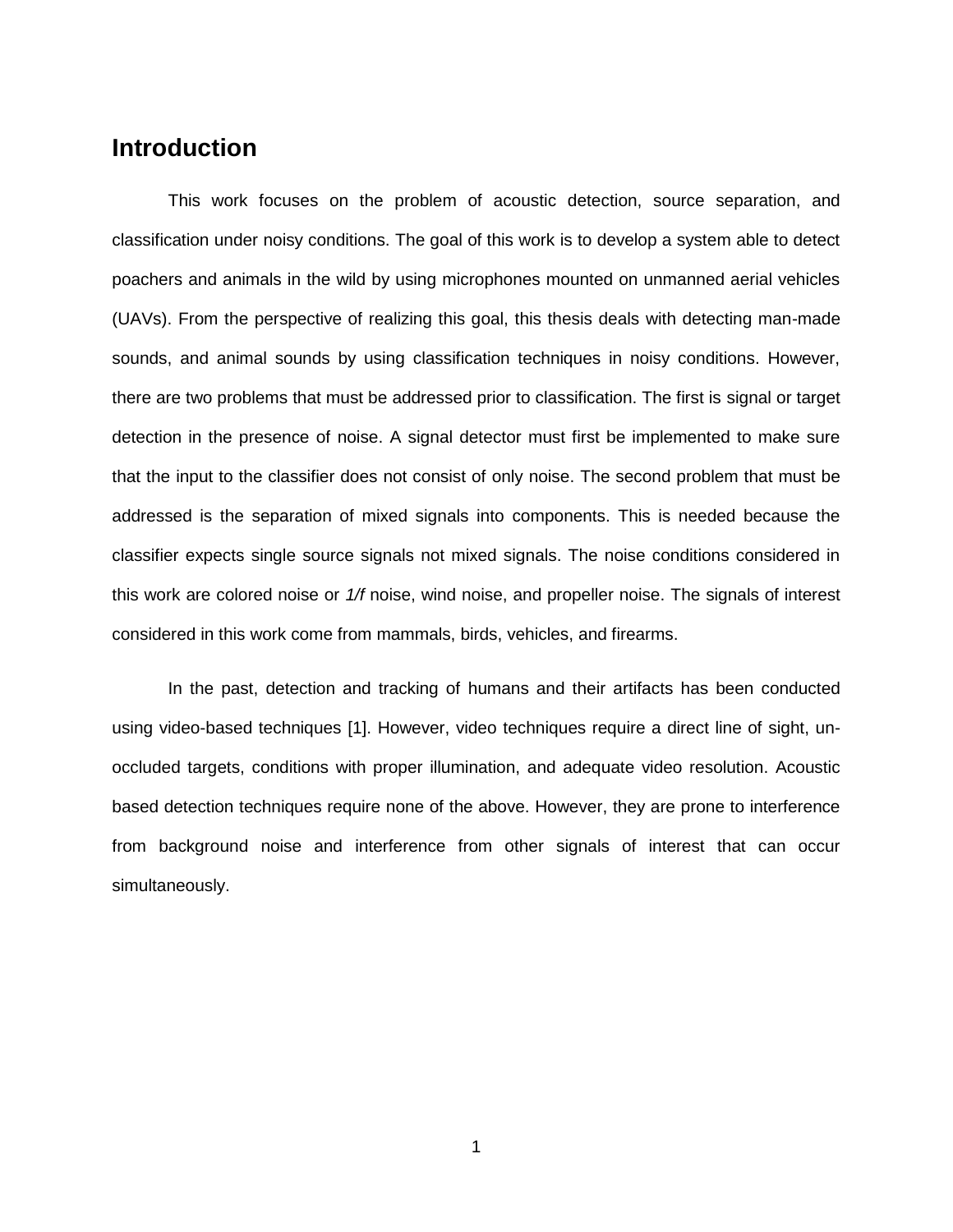## <span id="page-9-0"></span>**Background**

#### <span id="page-9-1"></span>**Source Separation**

Source separation refers to the process of splitting a mixed signal into signals containing its constituent components. For example, a signal containing two people talking would produce a signal containing the voice of each person. Source separation can be performed using Principal Component Analysis (PCA) [2] and Independent Component Analysis (ICA) [3], while multiple simultaneous recordings of the mixed signal are available. A distinct recording is needed for every possible source signal. When multiple recordings are not available, source separation techniques rely on having a dictionary of signals of interest. The most common technique for single channel source separation is Non-negative Matrix Factorization (NMF) [4].

NMF is a matrix factorization technique that tries to factor a matrix *V* into matrices *H* and *W*.

$$
V = WH
$$

NMF assumes that *V*, *H*, and *W* are all non-negative, that is all of their entries are greater than or equal to zero. The matrix *V* represents the magnitude of the Short Time Fourier Transform (MSTFT) [5] of a signal. The columns of *H* represent a set of NMF feature vectors. The rows of *H* represent a set of weights for each feature vector.

$$
V = \begin{bmatrix} w_1 & \cdots & w_n \end{bmatrix} \begin{bmatrix} h_1^T \\ \vdots \\ h_n^T \end{bmatrix}
$$

The product of  $w_1$  and  $h_1^T$  produce a matrix with the same dimensions as *V*. Thus, one can view *V* as the sum of simpler MSTFTs. The non-negative property is key, since it is assumed that the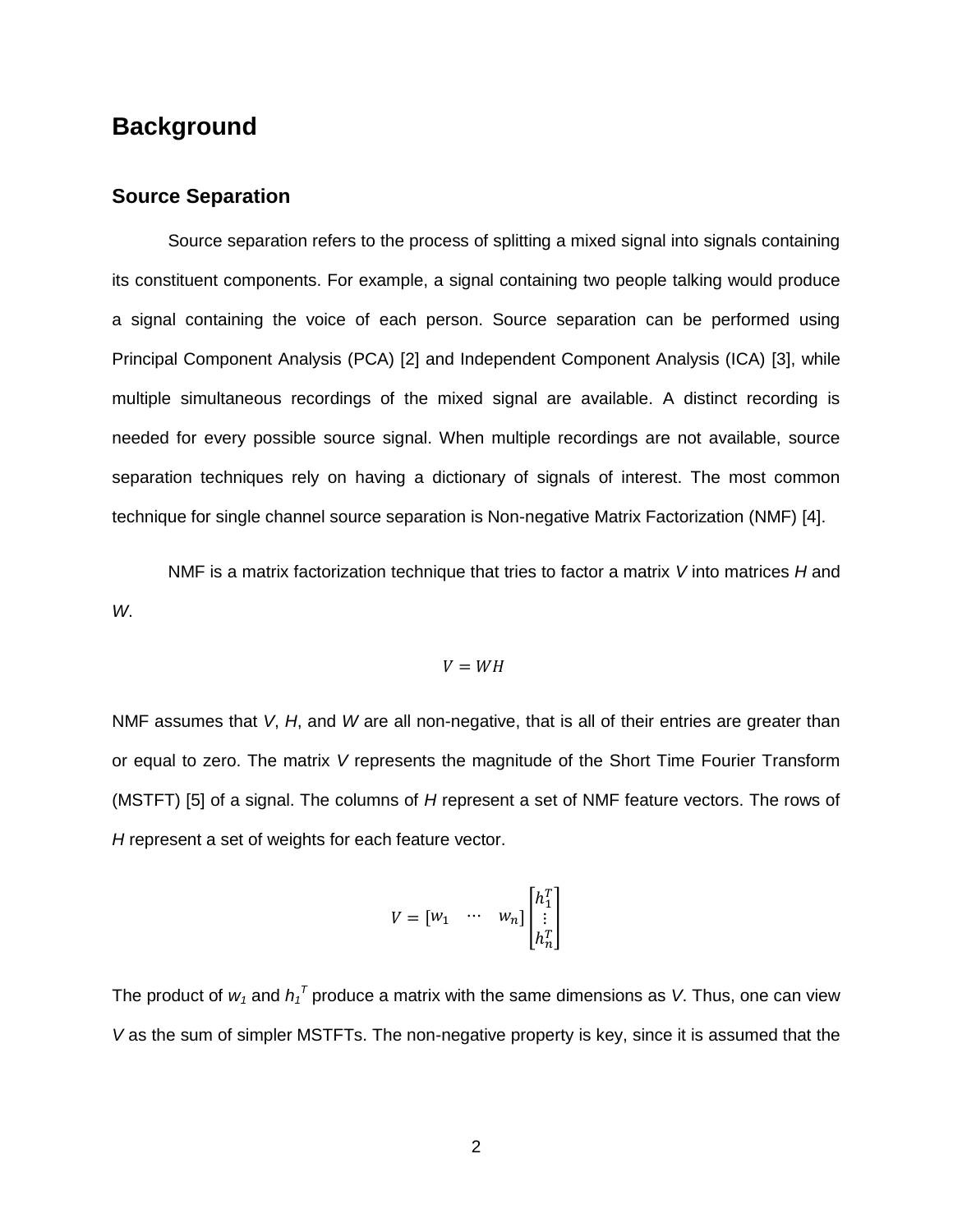MSTFTs of signals add up. A factorization that allowed entries of *H* to be negative would produce frequency components with negative amplitudes.

If two signals are added together then their MSTFTs will be:

$$
V_3 = V_1 + V_2 = \begin{bmatrix} w_{11} & \cdots & w_{n1} \end{bmatrix} \begin{bmatrix} h_{11}^T \\ \vdots \\ h_{n1}^T \end{bmatrix} + \begin{bmatrix} w_{12} & \cdots & w_{n2} \end{bmatrix} \begin{bmatrix} h_{12}^T \\ \vdots \\ h_{n2}^T \end{bmatrix}
$$

Which is equivalent to:

$$
V_3 = V_1 + V_2 = [w_{11} \cdots w_{n1} w_{12} \cdots w_{n2}] \begin{bmatrix} h_{11}^T \\ \vdots \\ h_{n1}^T \\ h_{12}^T \\ \vdots \\ h_{n2}^T \end{bmatrix}
$$

$$
V_1 + V_2 = [W_1 \quad W_2] \begin{bmatrix} H_1 \\ H_2 \end{bmatrix}
$$

From these equations, one can see that the MSTFTs of each signal can be recovered by finding *H<sup>1</sup>* and *H<sup>2</sup>*, if *W<sup>1</sup>* and *W<sup>2</sup>* are known. This is accomplished by building a dictionary of features for  $V_1$  and  $V_2$ . Two dictionaries are created,  $W_{D1}$  from signals that sound like the source of  $V_1$  and another  $W_{D2}$  from signals that sound like the source of  $V_2$ . Since the dictionaries contain similar sounds it is expected that they will contain linear combinations of the features found in *W<sup>1</sup>* and *W2*. The features will not be in the same order as *W<sup>1</sup>* and *W2*, and obviously the dictionaries will contain more features. *V<sup>3</sup>* is factored into *W* and *H*. *W* contains both dictionaries of features. The algorithm then tries to minimize a cost function, while updating *H* and keeping *W* constant. The final iteration of *H* is then used to reconstruct  $V_1$  and  $V_2$ .

$$
V_3 = W H = [W_{D1} \quad W_{D2}] \begin{bmatrix} H_{D1} \\ H_{D2} \end{bmatrix}
$$

 $V_1 = W_{D1}H_{D1}$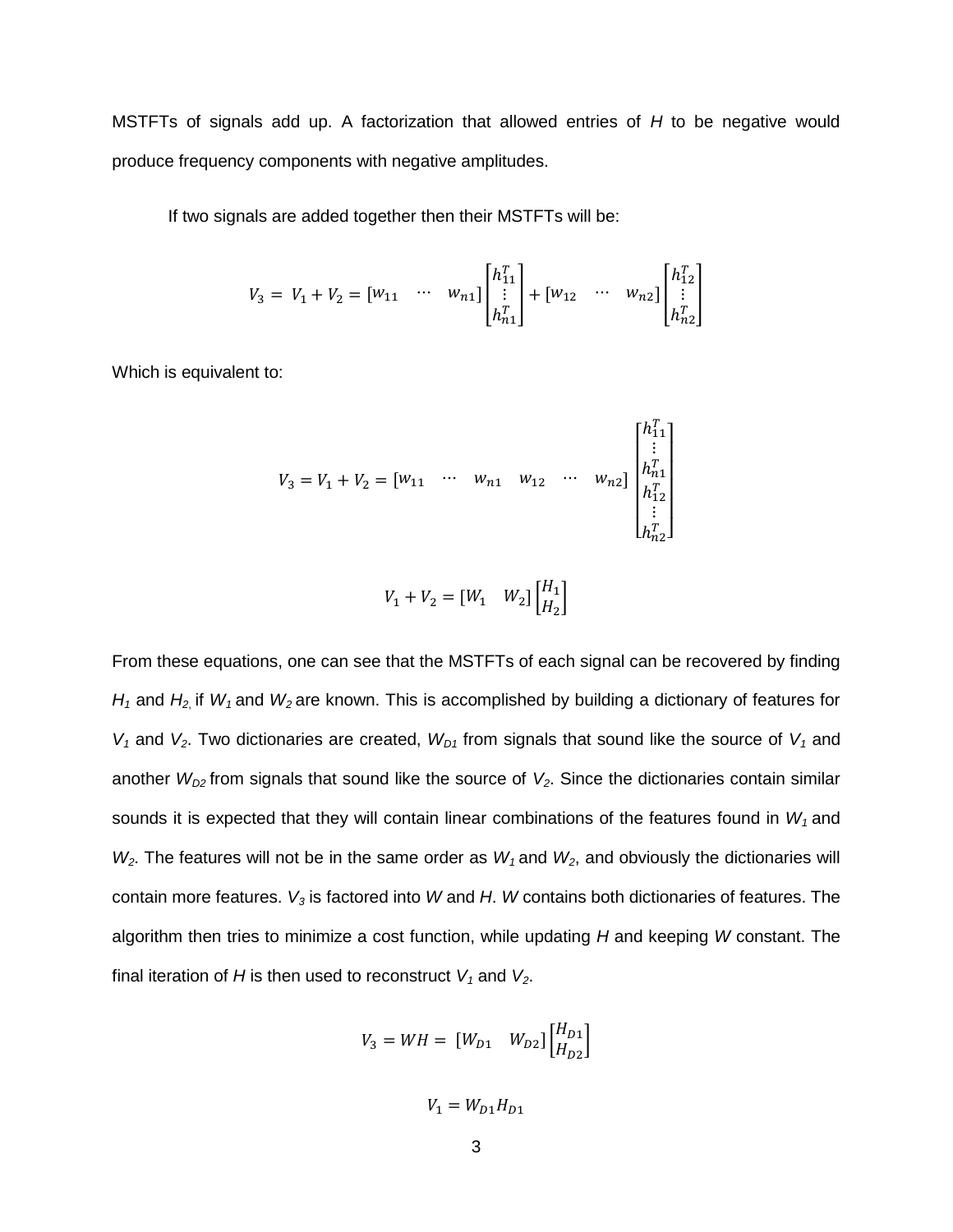Any vectors in 
$$
W_{D1}
$$
 and  $W_{D2}$  not present in  $W_1$  and  $W_2$  are expected to produce row vectors in  $W_{D1}$  and  $W_{D2}$  with all entries as zero. Once the reconstructed MSTFT is found all that is left is producing an estimate of the phase of the Short Time Fourier Transform (PSTFT) to compute a reconstructed STFT. The single source signals are then computed using the Inverse Short Time Fourier Transform (ISTFT) [5].

 $V_2 = W_{D2}H_{D2}$ 

There are three common performance metrics used to evaluate source separation. Signal to Interference Ratio (SIR) tries to measure the amount of sound remaining in a reconstruction from the other signals. Signal to Artifact Ratio (SAR) tries to measure the amount of sound introduced by the source separation procedure, i.e. sound not coming from other channels. Signal to Distortion Ratio (SDR) is a measure that combines both SIR and SAR to produce a well-rounded metric. It is computed using the following equation:

$$
SDR = 10log_{10} \frac{\sum_{1}^{N} \sum_{1}^{M} ||s^{true} + e^{spat}||^2}{\sum_{1}^{N} \sum_{1}^{M} ||e^{interf} + e^{artif}||^2}
$$

Were s<sup>true</sup> is a matrix whose rows are made up by the true signals that the separation is trying to reconstruct.  $e^{spat}$  is a matrix containing the filtering distortion component.  $e^{interf}$  is a matrix containing the interference component.  $e^{artif}$  is a matrix containing the artifacts component [6].

#### <span id="page-11-0"></span>**Signal Detection**

Signal detection refers to the problem of determining the presence of a signal. It is an old problem that has roots in radar. The classical radar problem involves detecting a signal reflected from an aircraft. In essence, there is a receiver constantly scanning and recording noise, but once in a while the receiver will receive the reflected signal with noise added to it. One cannot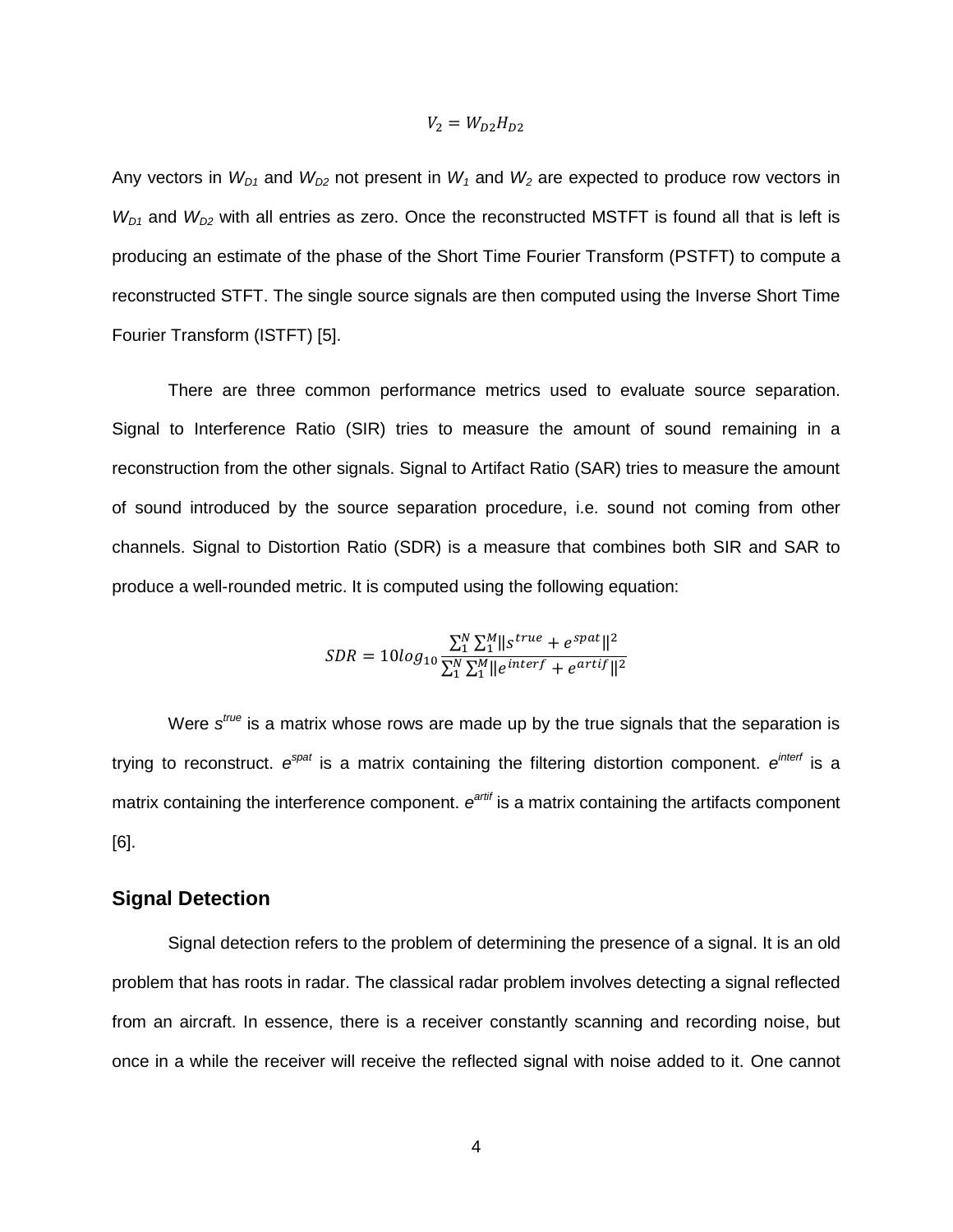simply check if the received signal is identical to the transmitted one, because that will never occur due to the noise in the environment.

The theory of signal detection also covers cases with multiple hypotheses. One might wonder what the difference between the classical signal detection and modern classification techniques, since they seem to try to solve the same problem. The difference comes from the approach taken to solve the problem. Classical detection techniques are usually applied when the signals of interest follow simple models. This requirement comes from the need to perform hypothesis tests [7]. The construction of these tests requires that the joint probability distribution of the signals for each hypothesis be known. Classification techniques take a different approach. Instead of trying to model the signals a dataset of features extracted from the signals is created. This dataset is then used to divide the feature space with the hope that new signals that are not part of the dataset will be correctly classified.

#### <span id="page-12-0"></span>**Classification**

Classification is the process of labeling new unmarked data points based on prior information obtained from labeled data points. Each data point is composed of a set of numbers, called a feature vector. There are various methods for classification [8]. Some consider the labels of points near a new point. Others try to find a hyper-plane that separates the labeled points with different labels, and some try to split the space into other shapes. In essence, all classifiers try to find a way of partitioning the vector space *R m* , where *m* is the size of the feature vectors.

The process of classification consists of the following steps: 1) Collect data relevant to the problem, 2) Extract features from data relevant to problem domain, 3) Training and validation of the classifier, and 4) Testing of the classifier. Relevant features can be found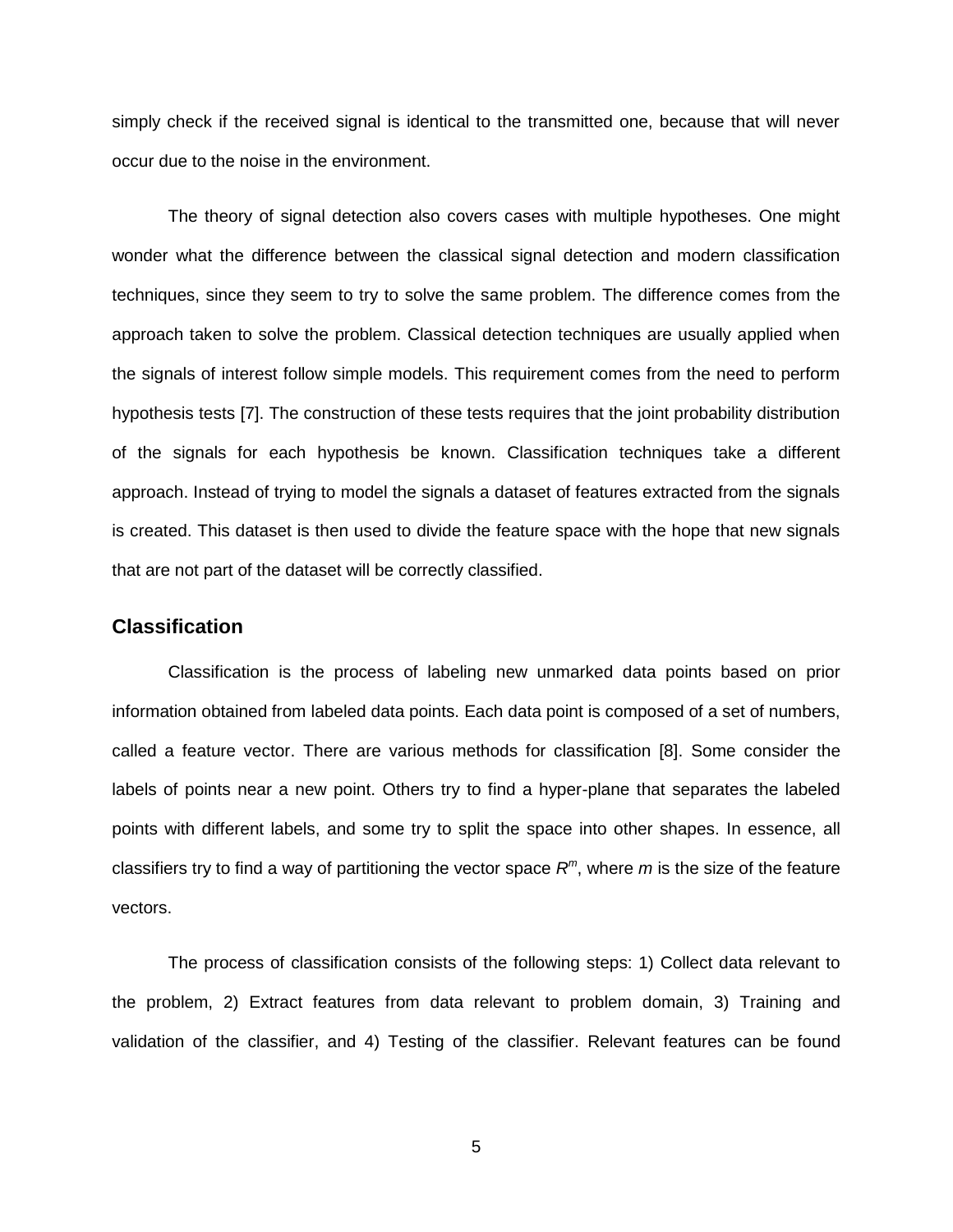through domain insight or from examining the literature. The extracted features are then used to create training, validation, and test data for the classifiers.

The training set is the data the classifier uses to learn how to partition the vector space. Usually the features of this dataset are normalized, so that all features have the same mean and variance. There are other normalizations that can be used depending on the problem. Normalization is used to produce features of the same scale. Otherwise, features with large values relative to other features could dominate the partitioning. When unlabeled feature vectors are classified they are normalized using the mean and variance of the training set.

The validation set is used to tune hyper-parameters. Hyper-parameters are values that affect the partitioning of a specific classifier, for example the number of neighbors in a K Nearest Neighbors classifier [8]. The validation set is used to compare the performance across different values of hyper-parameters. Then, the hyper-parameter values that result in better performance are used to create a final model. The accuracy of the final model is then evaluated on the test set. The performance on the test set (unseen or new data) is used to evaluate the performance of the classifier. A test set is used to avoid over fitting during hyper-parameter selection.

A decision tree is a model that can be used for both classification and regression [8]. When used for classification a decision tree splits the feature space into a number of hyperrectangles, or intersections of half spaces. It does this by looking at every entry in the feature vector and comparing it to one or more thresholds. The decision tree partitions the feature space so that every hyper-rectangle contains mostly feature vectors from a single class, called growing. To classify an unlabeled feature vector, the tree finds which hyper-rectangle the feature vector belongs to and labels it according to the class of the majority of the training vectors in that hyper-rectangle.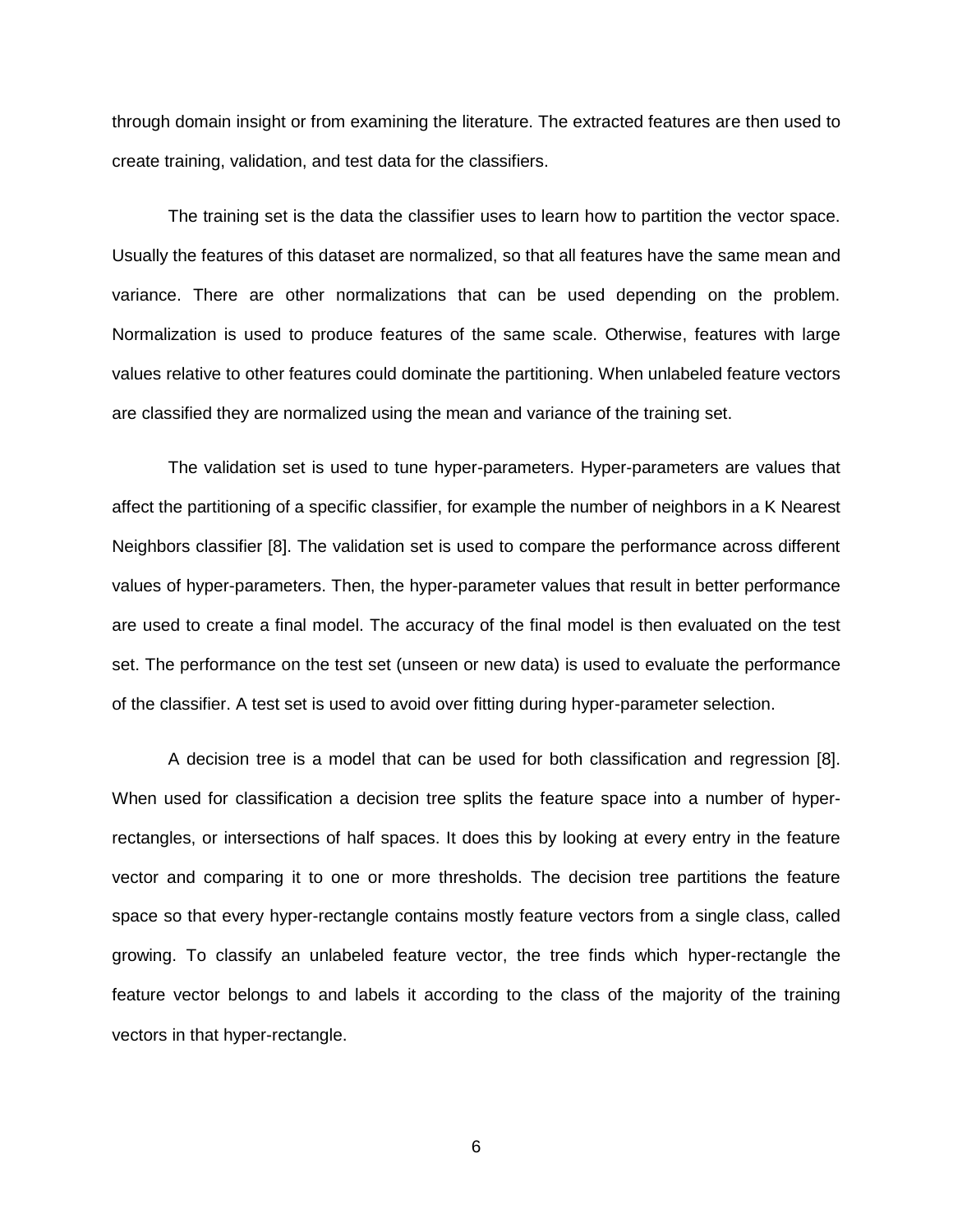A random forest [8] is a model that uses a collection of decision trees. When classifying a new instance each tree produces a vote for what class it thinks the new instance belongs to. The class with the majority of votes wins and the new instance is labeled accordingly. Each tree in the forest is trained with a dataset sampled from the training set. If there are *N* samples in the training set, then *N* samples are drawn with replacement. Out of the *M* features *K* are chosen at random and used to grow each tree. Each tree is grown until every hyper-rectangle contains a single class of vectors.

Cross validation is a way to perform validation without having a validation set [8]. The training set is used for both training and validation. The training set is split into sets called folds. The samples in each fold are chosen randomly and every fold contains the same number of samples. One fold is used as a validation set and the remaining folds are used as a training set. This procedure is repeated over all of the folds and then the results are averaged. The average score is then used to select from different models instead of the validation score.

Principal Component Analysis (PCA) is a way of reducing the dimension of feature vectors [9]. It tries to find the best projection of each feature vector in *R m* onto a lower dimensional space *R k* . PCA does not remove features. Instead, it creates new features composed of linear combinations of the original features. PCA is performed on a matrix *X* made up of rows of feature vectors in order to produce a matrix *Y* with less columns. *Y* is computed by projecting *X* onto a set of *K* singular vectors with the largest singular values of the covariance matrix of *X*. The idea is to project the feature vectors along axes that maximize the spread of the new features. This is accomplished by choosing the singular vectors with the highest singular values. The number of singular vector to use is a free parameter that depends on the application. In this work, *K* will be treated as a hyper-parameter that needs to be tuned using validation.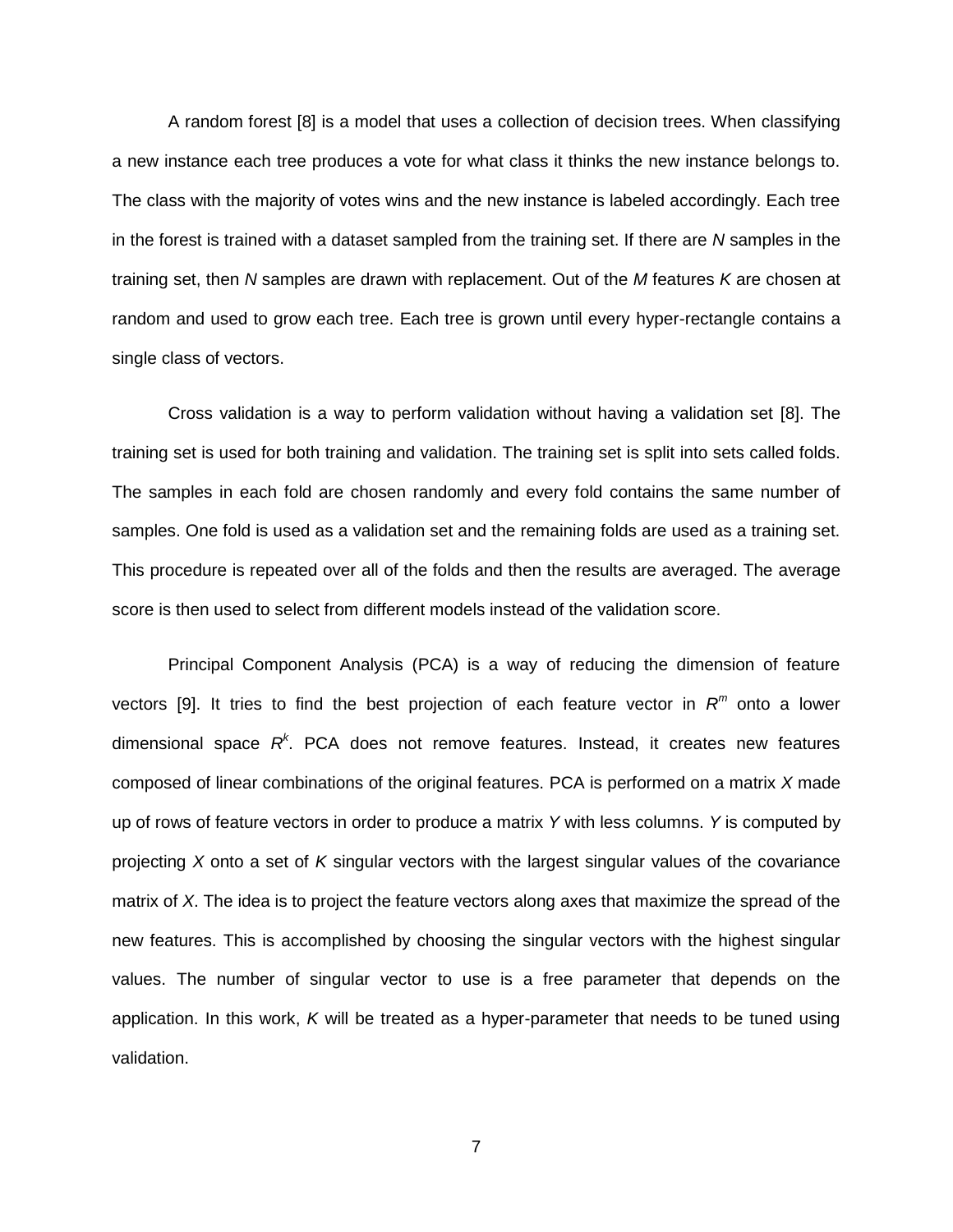## <span id="page-15-0"></span>**Methodology**

A system was developed in order to detect the following classes of sounds: mammals, birds, firearms, and vehicles. These are the types of sounds related to wildlife and poaching. The goal of the system is to be able to monitor wildlife and detect poachers. The system consists of three parts: source separation, signal detection, and signal classification. Each part is meant to address a different kind of problem. Source separation is used to split mixed sounds into their constituent components. Detection is used to determine when a signal of interest is present in a recording. Finally, classification is used to determine which of the four classes is present in the recording. Two different models were compared for the classifier, a model trained with clean data and a model trained with noisy data.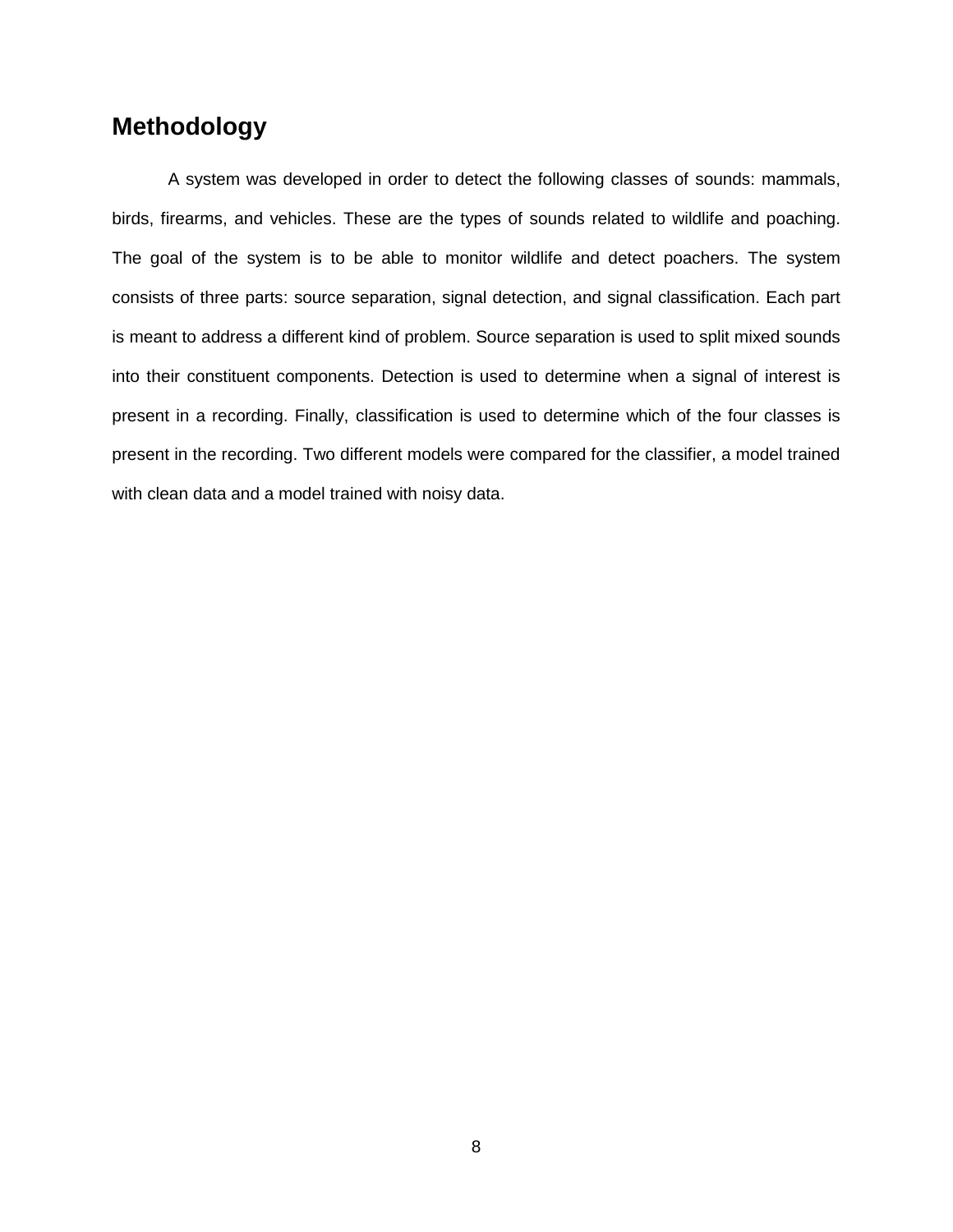

Figure 1: System diagram

#### <span id="page-16-0"></span>**Dataset**

Numerous recordings were collected from the internet, primarily from findsounds.com [10]. Initially 100 recordings for each class were acquired. Due to the varying nature of the sampling frequency across recordings each recording was downsampled to 8 kHz, the minimum sampling frequency found among the recordings. These 100 recordings were then split into 1 second segments, in order to have a uniform length for the purpose of adding signals. Segments with a length less than 1 second were zero padded. Any 1 second recording without any audible sound was then removed. In total the number of 1 second recordings gathered was 1630. The number of recordings for each class was: 328 mammal recordings, 444 bird recordings, 259 firearm recordings, and 599 vehicle recordings.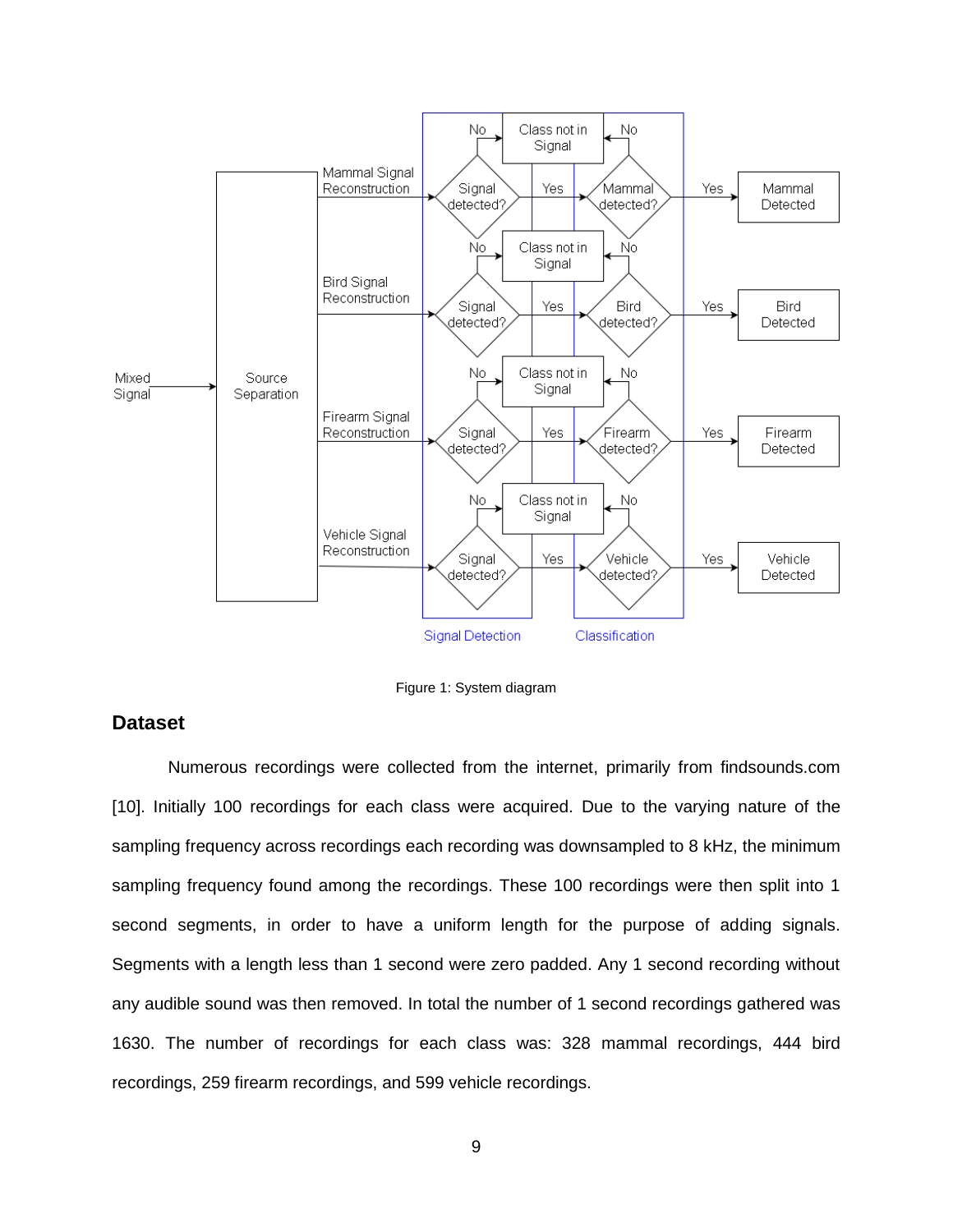The types of mammal recordings consisted of big mammals. Some examples are: chimpanzees, bears, and tigers. The types of bird recordings were mostly singing and chirping with a few howls from owls. The firearm class consisted of both automatic and semiautomatic fire from handguns and rifles. Finally, the vehicle class consisted of engine sounds from motorcycles, cars, and trucks.

These 1630 recordings were used to create three different datasets. Each dataset was used to train a different part of the system. The 1630 clean recordings were used to develop a clean classification model. They were also used to create the dictionaries for source separation. A second dataset was created by adding noise to the clean recordings. Different types of noise were added whose power was selected in order to achieve specific Signal to Noise Ratios. For example, white noise was added to the same 1 second recording in order to produce noisy recordings with the following Signal to Noise Ratios (SNRs): -20 dB, -10 dB, -15 dB, -10 dB, -5 dB, 0 dB, 5 dB, 10 dB, 15 dB, and 20 dB. The following types of synthetic noise were added: white noise, red noise, pink noise, violet noise, and blue noise. Ideally, one would want to use noise recorded in the environment that the system is deployed in, or a big dataset of wind, rain, and propeller noise. Due to a lack these things, easy to generate types of noise with a wide range of power spectral densities were used. The second dataset consisted of 73350 recordings. Finally, a third dataset was created to train the detector. This dataset was made up of the 73350 noisy samples and another set of 73350 independently generated recordings of pure noise. The types of synthetic noise used were the same as the types added to create the noisy dataset.

#### <span id="page-17-0"></span>**Source Separation**

Source Separation was done using Non-negative Matrix Factorization (NMF). The NMF implementation from NMFLib [11] was used to factor *V*. Due to performance issues, the Euclidean norm was used as the cost function [12]. Using the Kullback–Leibler (KL) divergence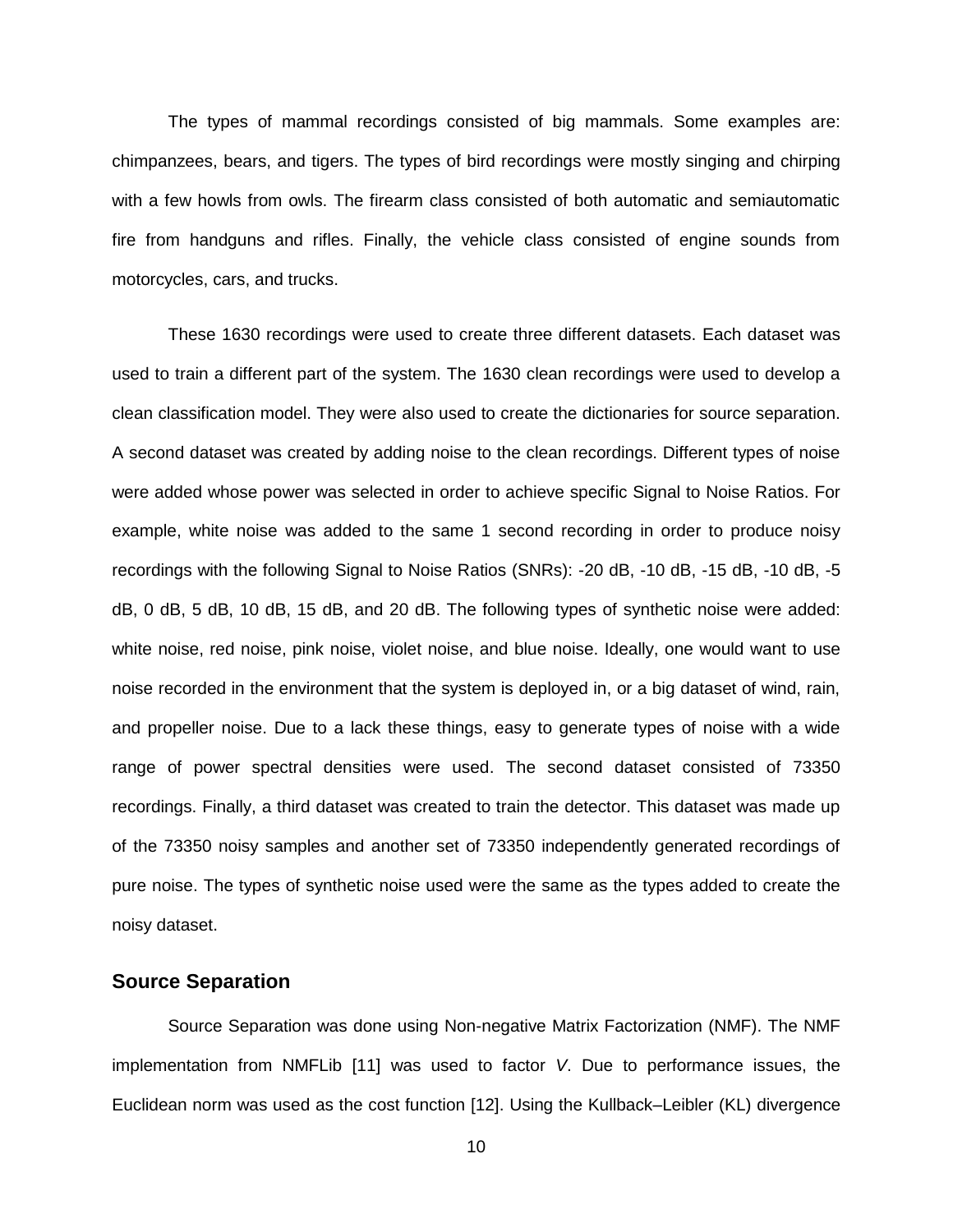or a regularized Euclidean norm proved to be too slow on the machine being used. In order to find the optimal frame size for the Short Time Fourier Transform (STFT) and the optimal number of NMF features 10-fold cross validation was used with 80 percent of the clean dataset. The performance of the source separation was evaluated with BSS Eval a MATLAB toolbox [6]. The frame size (256) and number of NMF features (10) that achieved the highest average Signal to Distortion Ratio (SDR) [13] were used. The performance of the source separation using the optimal parameters was then evaluated on the remaining 20 percent of the clean dataset.



Figure 2: NMF subsystem diagram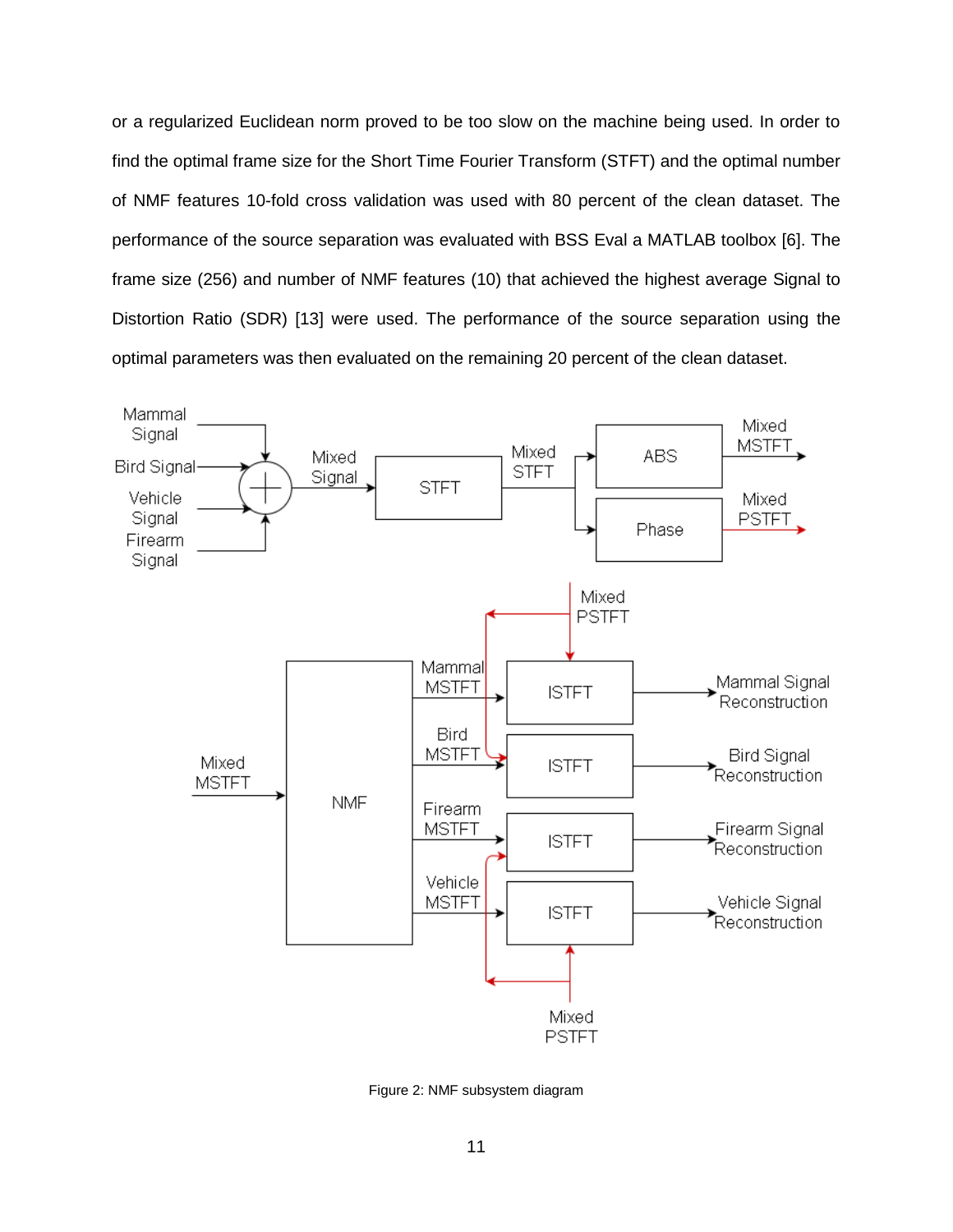The evaluation methodology consisted of creating a dictionary of features for each class. Each dictionary was then combined to create the matrix *W*, a block matrix where each block is a class dictionary. A mixed signal was then created by adding four randomly chosen signals not in the class dictionaries, one from each class. The power of each signal was normalized before adding them together. The magnitude of the Short Time Fourier Transform (MSTFT) of the mixed signal was then used as the matrix to deconstruct, *V*. While, at the same time the matrix *W* was kept constant for the NMF procedure. The decomposition matrix *H* was then used to reconstruct the MSTFT for each signal added. Each reconstructed MSTFT was created by multiplying a dictionary from each class with its corresponding block in *H*. The phase information from the mixed signal was then used as the phase information for the reconstructed STFT. Finally, each reconstructed signal and its original counterpart were evaluated with BSS Eval. The remaining 20 percent of the data was used to evaluate the system under noisy conditions.

#### <span id="page-19-0"></span>**Signal Detection and Signal Classification**

One might wonder why signal detection and classification are needed when source separation produces four signals that are supposed to belong to only one class. Signal detection is required in case the mixed signal is not a mix of the four classes. In other words, the separation system will produce four reconstruction signals even if the mixed signal only contains two sources. Signal detection is required to address the case in which either the mixed signal is composed of pure noise or if any one of the reconstructed signals comes from noise in the mixed signal. Signal classification is needed in cases where there interference between classes in the reconstructed signals. For example, the mixed signal is composed of one source and all four of the reconstruction signals are distorted versions of the true source. Thus, a classifier is needed to check if the reconstructed signals actually belong to the class of signals used in the dictionary to reconstruct them.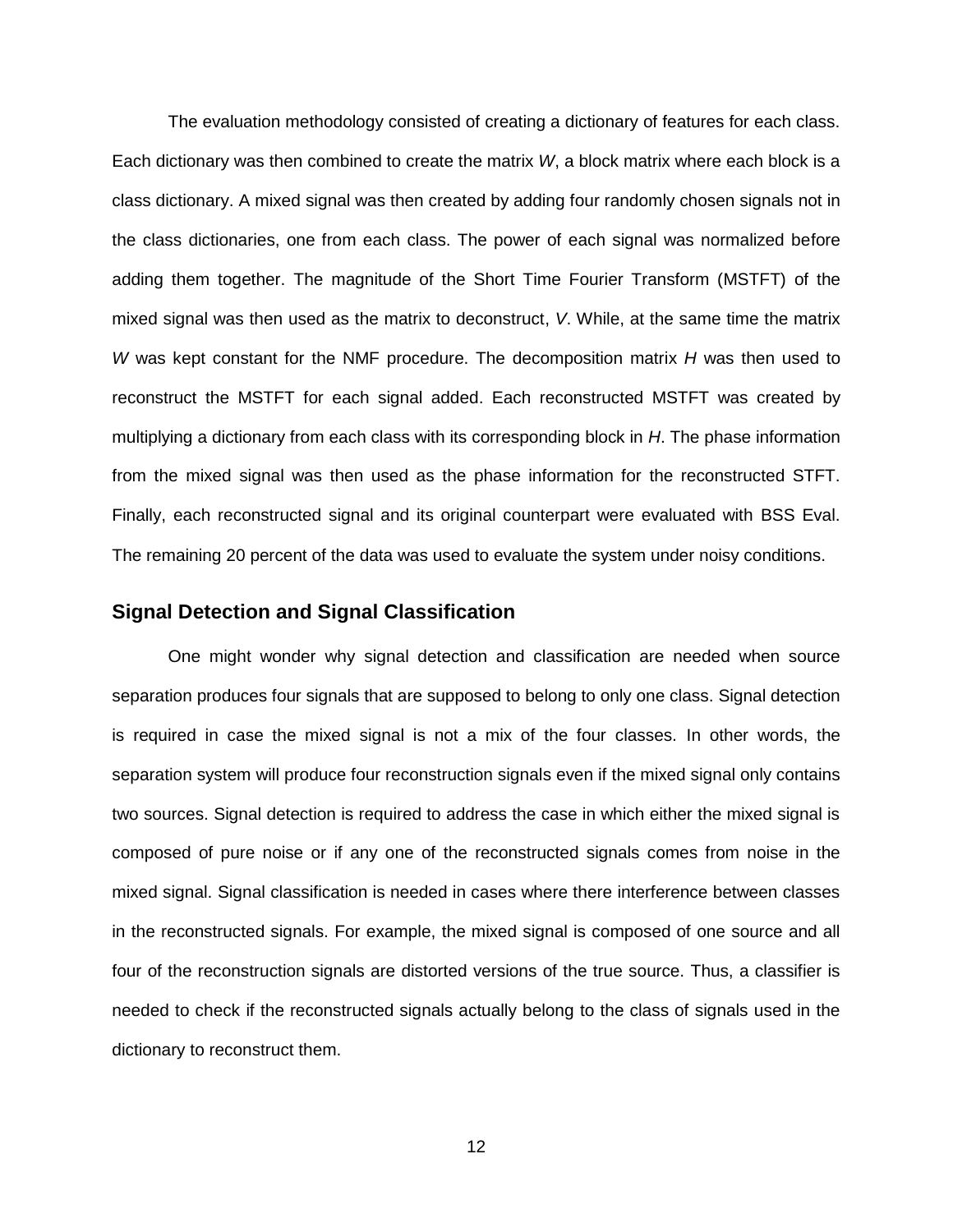Both signal detection and signal classification were performed using very similar methods. They were each achieved by training random forests. Random forests were picked over Support Vector Machines, because of faster training time [8]. The random forest implementation from Scikit-learn [14] was used. Each random forest was trained with a different dataset. The random forest used for detection was trained by a two class dataset. This dataset contained the noisy versions of the recordings as one class, and recordings made up of pure noise as the other class. Two different classifiers were trained for classification. One model was trained using the clean recordings, and the other was trained using the noisy recordings. The point of making two classification models was to compare them to each other. The same features were extracted for both detection and classification. These features were extracted, and then Principal Component Analysis (PCA) was used to decrease the dimensionality of the feature vectors. 10-fold cross validation on 80 percent of each dataset was used to find optimal parameters for each random forest (the number of PCA components, the number of trees, frame size, and number of features per tree. The optimal parameters for the detector were the following: 10, 500, 400, and 3 respectively. Both classification models used the same optimal parameters as each other: 30, 500, 400, and 5 respectively. The remaining 20 percent of data was used to evaluate each model under noisy conditions.

#### <span id="page-20-0"></span>**Feature Extraction**

Due the time varying nature of acoustic signals, features were taken from overlapping frames/chunks of each signal. As a simple example, imagine using the variance of a signal as a feature. If the variance varies with respect to time, then the variance of each frame might be very different from the mean variance across frames. Each signal was split into overlapping frames. A feature vector was then extracted from each frame. The statistics of the feature vectors were calculated to produce one vector for each statistic. Finally, each statistic vector was combined to produce a single feature vector for each signal.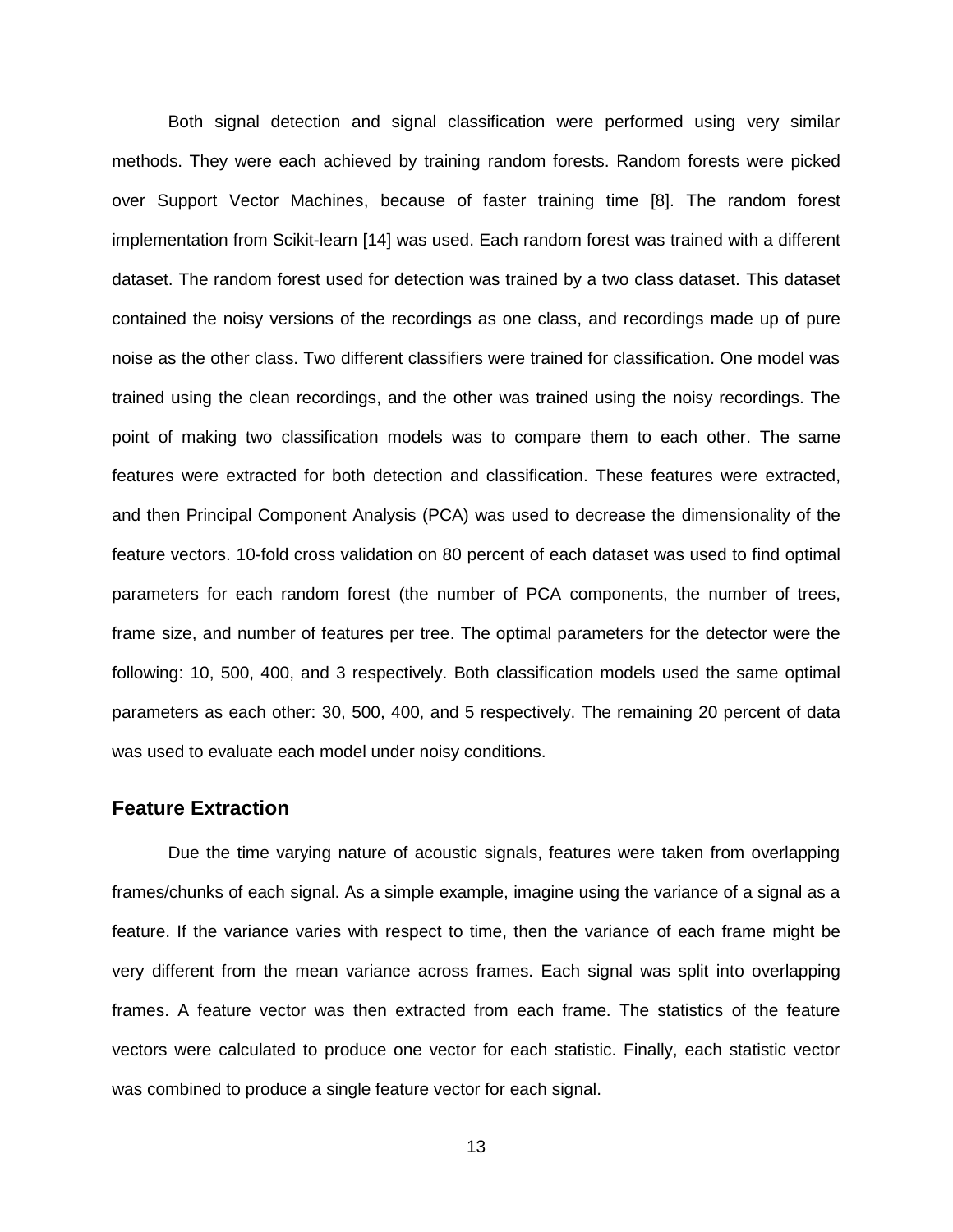Feature extraction was accomplished by using Essentia, an audio analysis library [15]. Common low level descriptors used in audio were used. The features used from the library were the following (names appear as they do in the documentation):

- 1. Barkbands spectral energy in 27 bands given by bark scale [16] [17]
- 2. Barkband Kurtosis kurtosis of spectral energy in 27 bands given by bark scale [17]
- 3. Barkband Skewness skewness of spectral energy in 27 bands given by bark scale [17]
- 4. Barkband Spread variance of spectral energy in 27 bands given by bark scale [17]
- 5. HFC high frequency content measure [18] [\[19\]](#page-39-0)
- 6. MFCCs Mel Frequency Cepstrum Coefficients [20] [17]
- 7. Pitch fundamental frequency estimate [21]
- 8. Pitch Instantaneous Confidence confidence with which the pitch was detected [0,1] [\[19\]](#page-39-0)
- 9. Silence Rate 20dB checks to see if power is higher than 20dB [\[19\]](#page-39-0)
- 10. Silence Rate 40dB checks to see if power is higher than 40dB [\[19\]](#page-39-0)
- 11. Silence Rate 60dB checks to see if power is higher than 60dB [\[19\]](#page-39-0)
- 12. Spectral Complexity spectral complexity is based on the number of peaks in the spectrum [\[19\]](#page-39-0) [22]
- 13. Spectral Crest ratio between max and arithmetic mean of spectrum [17] [\[19\]](#page-39-0)
- 14. Spectral Decrease finds slope using linear regression [17]
- 15. Spectral Energy sum of spectrum samples squared [\[23\]](#page-39-1)
- 16. Spectral Energy Band Low computes energy in frequency band [15,200] [\[23\]](#page-39-1)
- 17. Spectral Energy Band Middle Low computes energy in frequency band [150,800] [\[23\]](#page-39-1)
- 18. Spectral Energy Band Middle High computes energy in frequency band [800,4000] [\[23\]](#page-39-1)
- 19. Spectral Flatness dB ratio between geometric mean and arithmetic mean converted to dB [17]
- 20. Spectral Flux L2 norm of difference between consecutive frames [24] [25]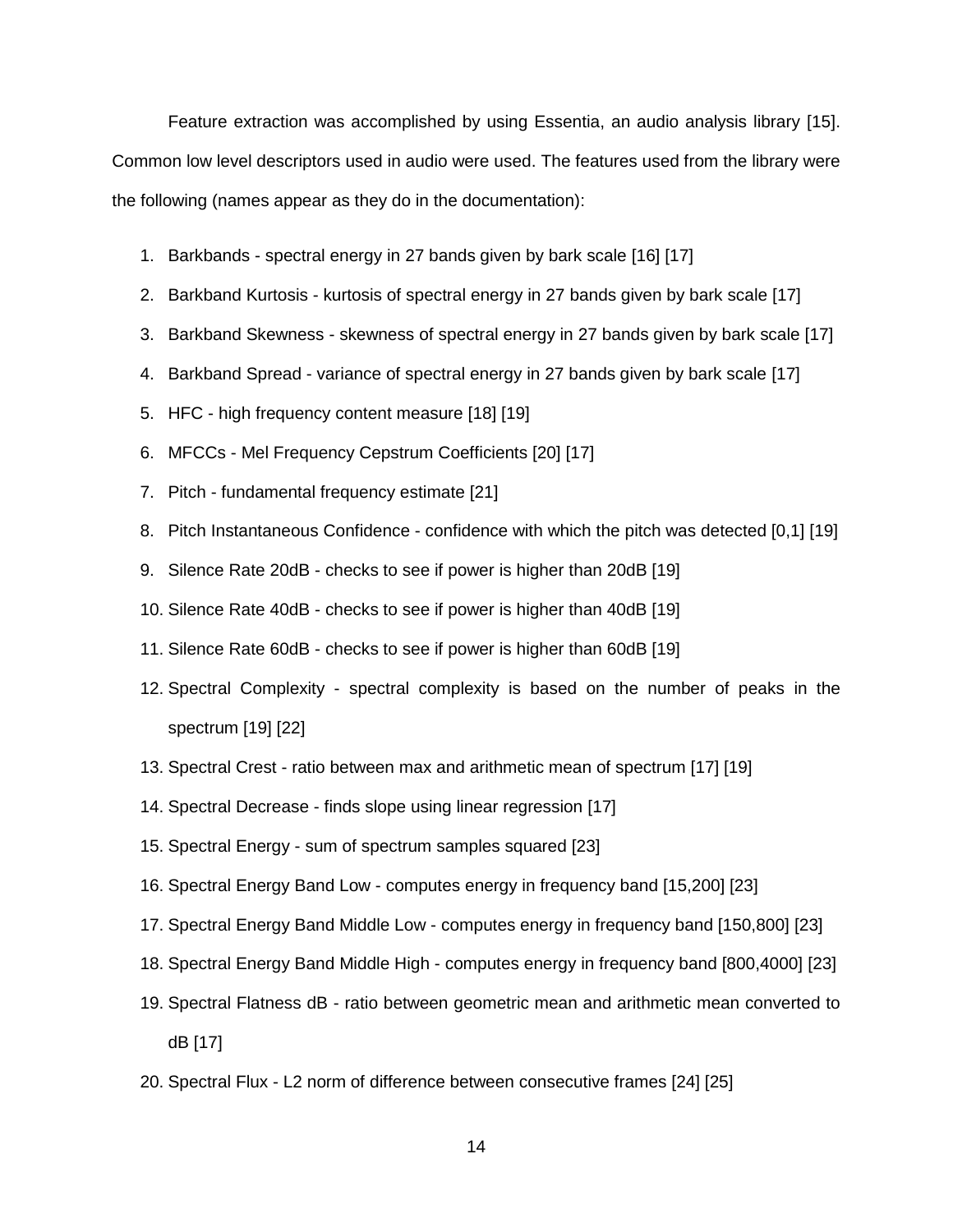- 21. Spectral RMS root mean square of spectrum [17]
- 22. Spectral Rolloff frequency under 85% of the energy of the spectrum is located [17]
- 23. Spectral Strongpeak ratio between the peak of the spectrum and the bandwidth around the peak. The bandwidth is cut off at half the amplitude of the max [26]
- 24. Zero Crossing Rate number of zero crossings divided by the number of samples in the frame [17] [\[19\]](#page-39-0)

These features were extracted from each frame. Then, the following statistics were computed from the frames belonging to the same signal: min, max, median, mean, variance, skewness, kurtosis, mean of the first difference, and variance of the first difference. These statistics were then combined to produce a feature vector with a length of 567. PCA was used to reduce the number of features, since the size of each of the datasets is small compared to the size of the feature space. The number of principal components was chosen with cross validation.

#### <span id="page-22-0"></span>**Complete System**

The overall system operates in the following manner. A new one second signal is captured. The signal is then split into four reconstruction signals, one for each class. Each reconstruction signal is filtered with the detector. If the detector classifies a reconstructed signal as noise then that reconstructed signal is labeled as noise. Any reconstructed signal that is not labeled as noise is then fed to the classifier to confirm that the reconstruction matches the class that it is supposed to come from. Any reconstructed signal that doesn't match the class result from classification is also labeled as noise.

The system was tested on mixed signals containing random mixes of signals: pure noise, single class, two class mixes, three class mixes, and four class mixes. The signals in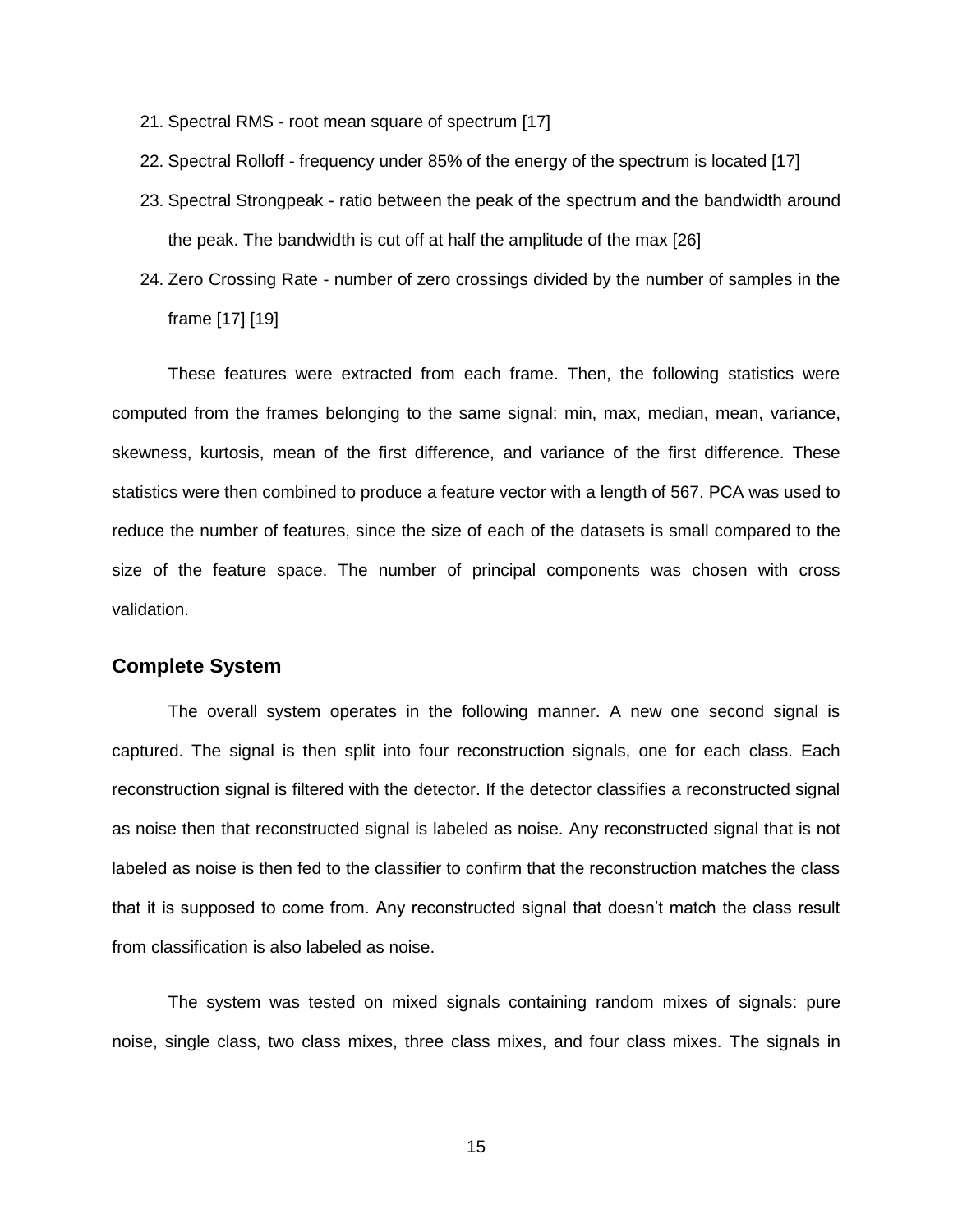each mix were chosen at random from the 20 percent of the clean dataset not used in training. The new mixes were used to evaluate the complete system under noisy conditions.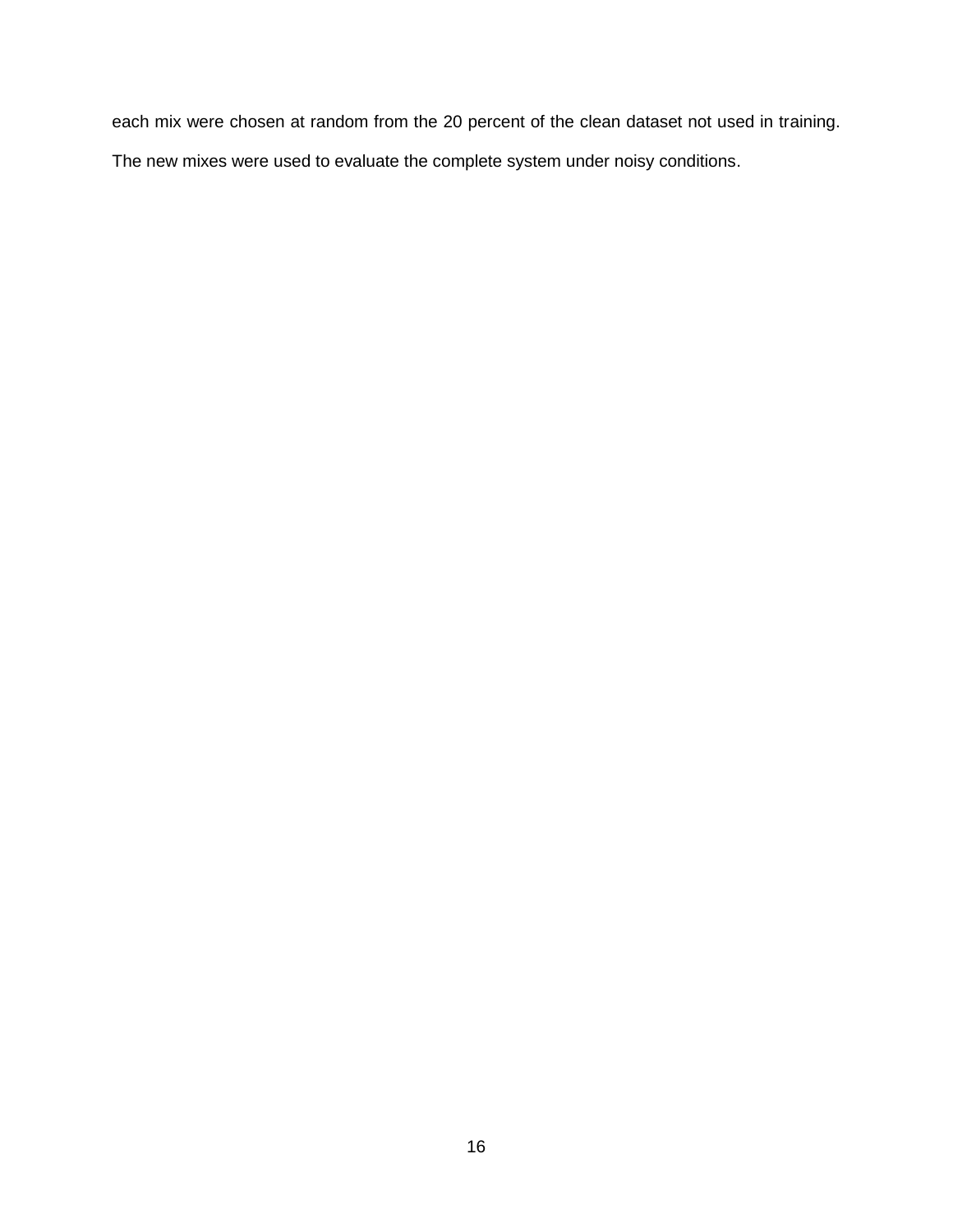## <span id="page-24-0"></span>**Results**

Each part of the system was evaluated by using a hold out set containing 20 percent of the data for that part of the system. Various types of noise were added to the test data in order to see the effect noise has on the system. The following types of synthetic noise were used: white noise, red noise, pink noise, violet noise, and blue noise. Some natural noise samples were used to see the performance of the system under more realistic conditions. These were wind noise, propeller noise, and wind + propeller noise.

#### <span id="page-24-1"></span>**Source Separation**

The performance of the source separation across various types of noise appears to be mostly independent from the amount of noise added to the mixed signal. The Signal to Distortion Ratio (SDR) after separation consistently increases around 3 dB. The SDR starts to decrease significantly after the Signal to Noise Ratio (SNR) decreases past the 10 dB mark [\[Figure 3\]](#page-25-0).

The separation performance under different types of noise varies. At low SNR, red noise and wind noise have better results. Under the other types of noise the performance is much closer. This difference becomes less pronounced as the SNR increases [\[Figure 4\]](#page-25-1).

The separation performance for each class is different. The reconstruction of bird signals shows the best performance. The mammal class is the second best. The firearm and vehicle classes have similar performance [\[Figure 5\]](#page-26-1).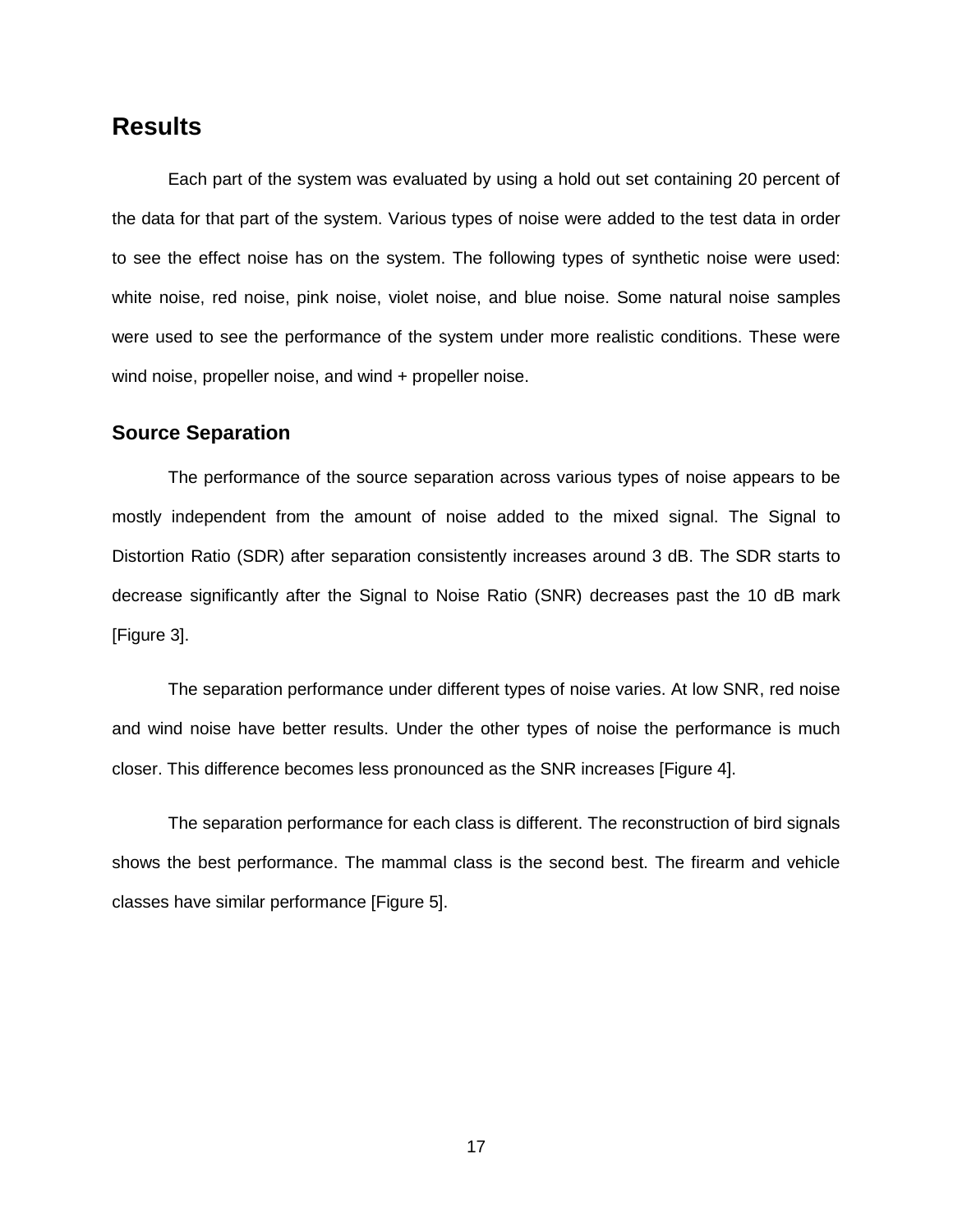

Figure 3: Average SDR across all noise types versus SNR

<span id="page-25-0"></span>

<span id="page-25-1"></span>Figure 4: SDR of of each noise type versus SNR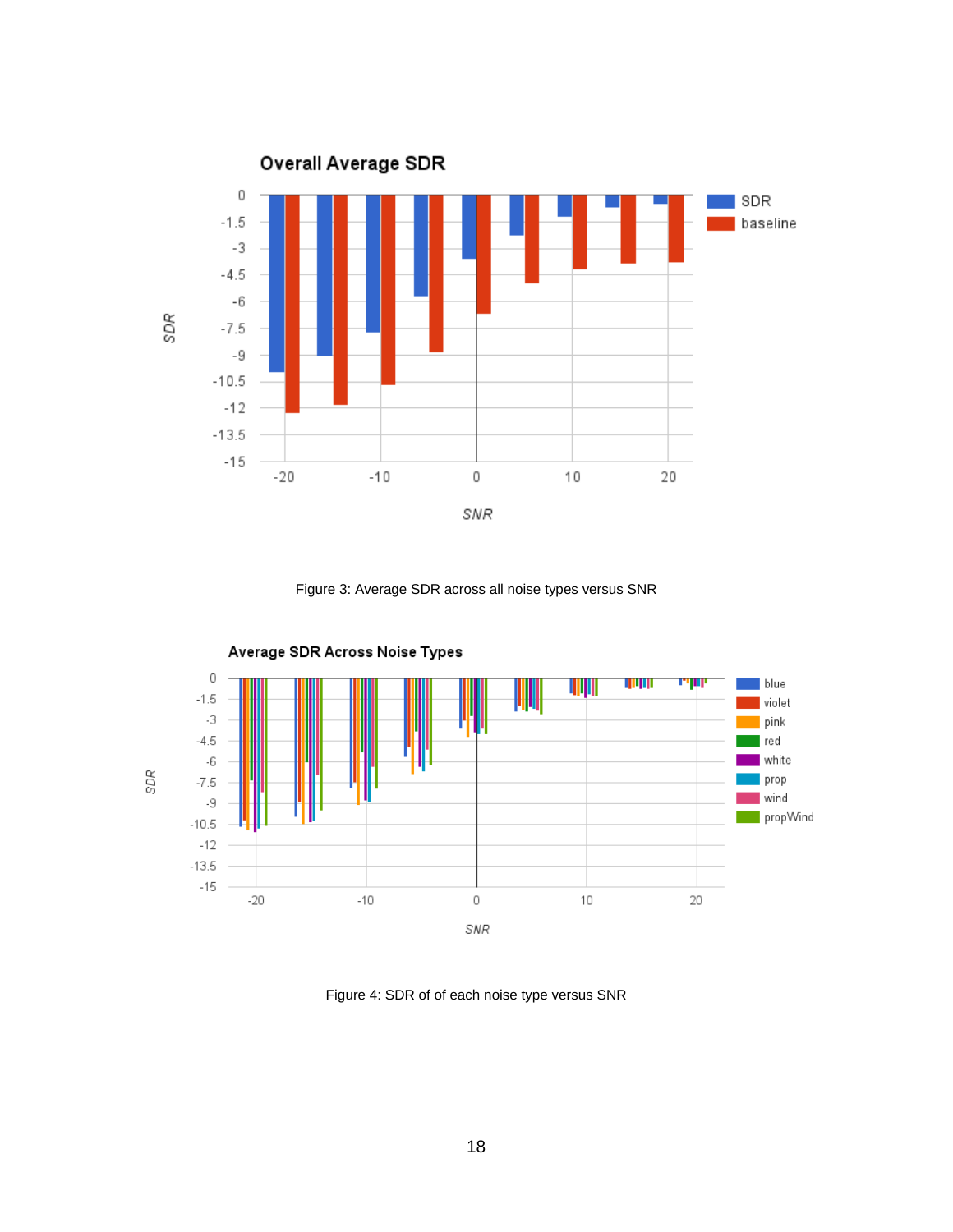

Figure 5: SDR for each class versus SNR

#### <span id="page-26-1"></span><span id="page-26-0"></span>**Detection**

The accuracy of the detector seems to be robust to noise. The accuracy only starts to degrade once the SNR drops below -10 dB. Before reaching -10 dB, the accuracy is constant [\[Figure 6\]](#page-27-0).

The accuracy under different types of noise shows that the performance of the detector largely depends on the noise used to corrupt the training set. The accuracy of the detector for signals corrupted by blue, pink, red, violet, and white noise is far superior. This was expected since the detector was trained with signals corrupted with these types of noise. A dataset of wind noise and propeller noise is probably needed to train the detector for good performance in realistic conditions. Once the SNR is -10 dB the performance under synthetic noise starts to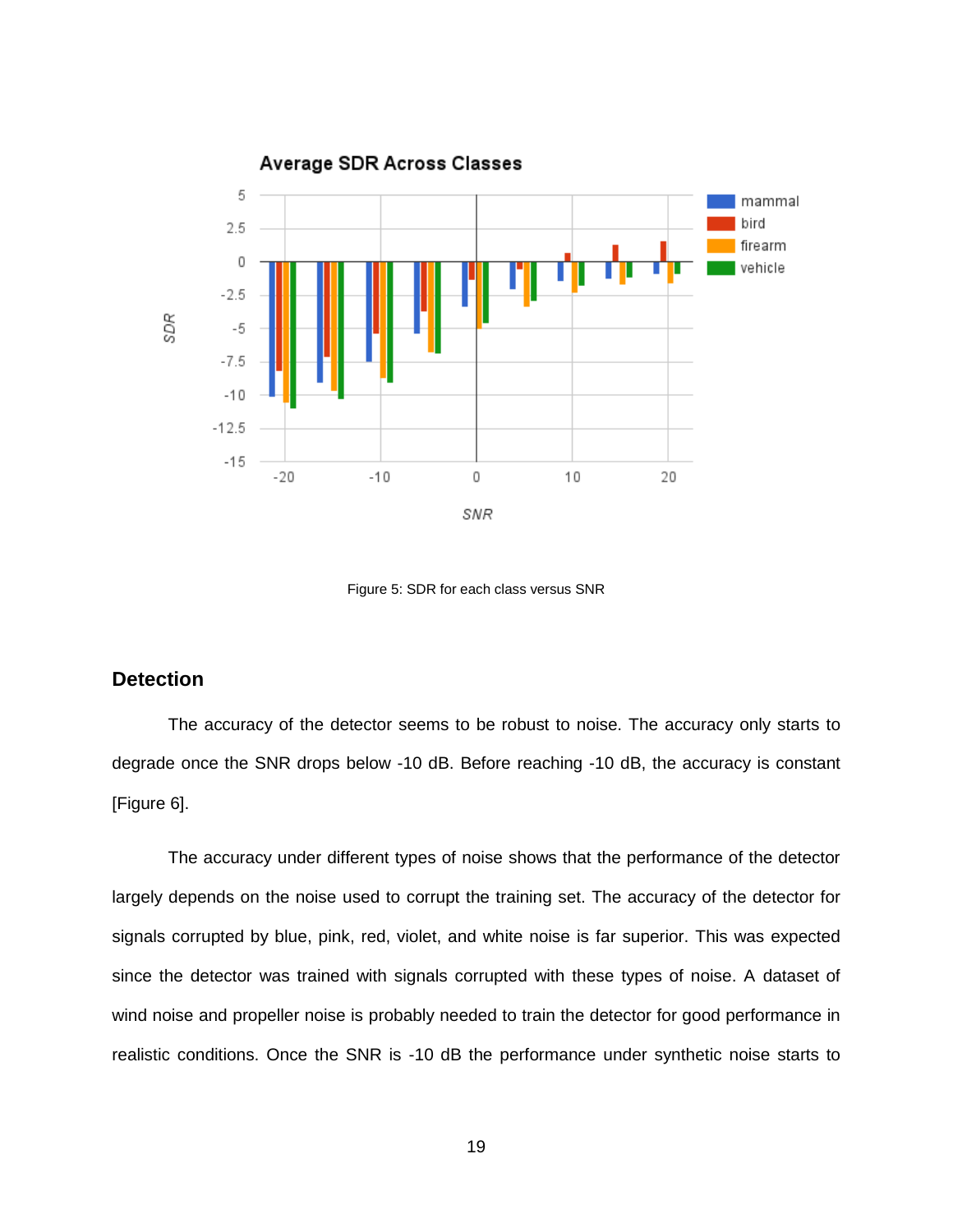deteriorate. This suggests that even with a better dataset of noise the limit of performance is somewhere between -10 dB and -5 dB SNR [\[Figure 7\]](#page-27-1).



Detector Overall Average Accuracy

Figure 6: Average detector performance across all noise types versus SNR

<span id="page-27-0"></span>

<span id="page-27-1"></span>Figure 7: Detector accuracy for each noise type versus SNR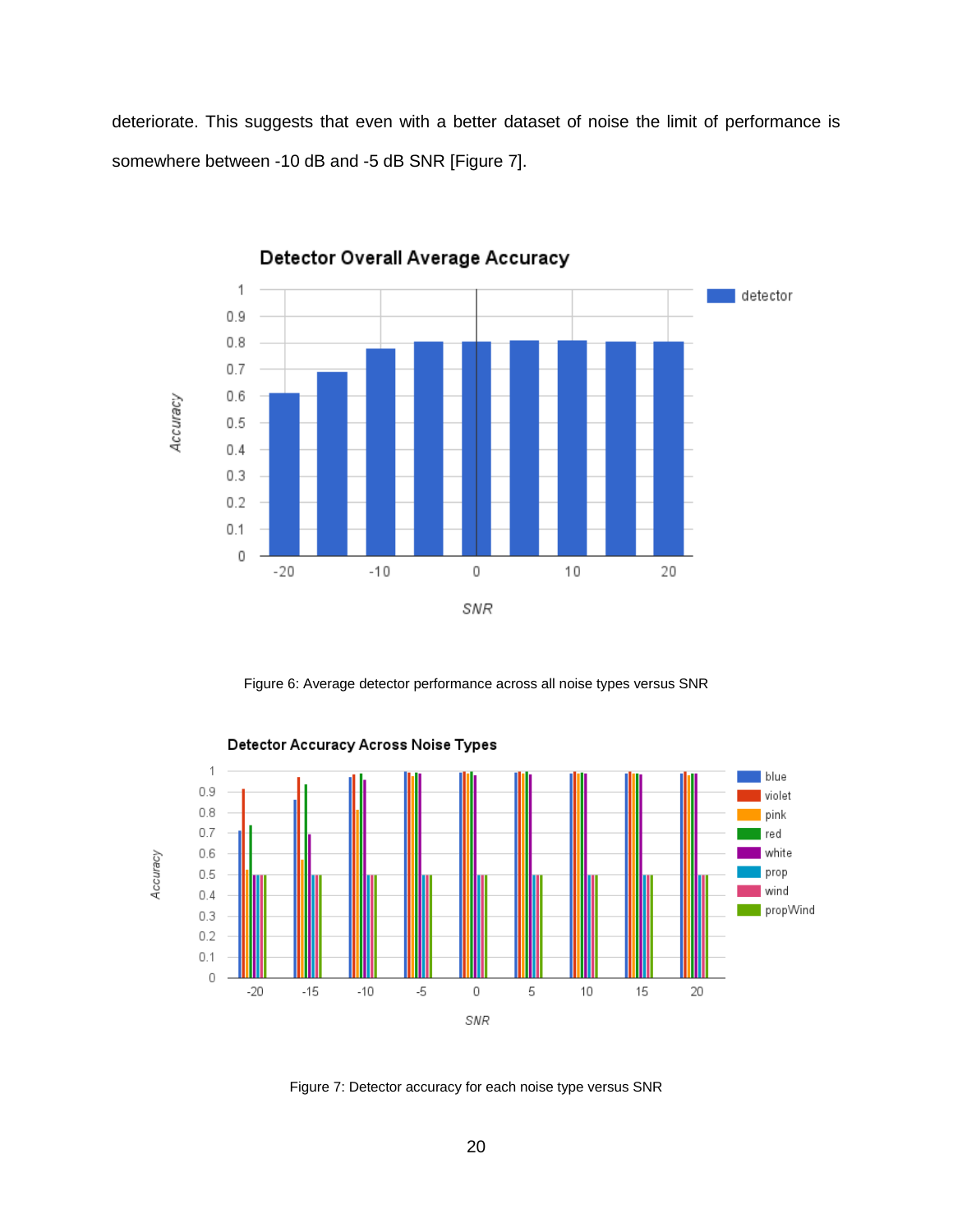#### <span id="page-28-0"></span>**Classification**

Out of the two different classification models, one trained with clean data and the other trained with noisy data, the model trained with noisy data produces a classifier that is more robust to noise. The performance of the clean model starts drops to 70 percent at an SNR of 10 dB and keeps dropping significantly as the SNR decreases. The noisy model hits the 70 percent mark at around 0 dB and always outperforms the clean model [\[Figure 8\]](#page-29-0).

The accuracy of the clean model under different kinds of noise is similar. Two types of noise, blue noise and violet noise appear to be outliers. This is probably because the power spectral density increases with frequency for those two types of noise. Most sounds of interest have most of their energy in lower frequencies. Thus, distorting lower frequencies appears to have a more significant effect on the classification [\[Figure 9\]](#page-29-1).

The noisy model is more robust to both synthetic noise and natural noise. This suggests that artificial noise can be used to increase the performance of the classifier under realistic conditions. The accuracy drops faster for natural noise than for the synthetic noise. This suggests that the synthetic noise should be expanded to include more types of noise. The accuracy under synthetic noise shows that good performance can be achieved at -5 dB SNR if the classifier was trained with a dataset of natural noise [\[Figure 10\]](#page-30-0).

When using the clean classifier, the accuracy of most classes decreases as the SNR decreases, but accuracy of the vehicle class increases as the SNR decreases. The reason for this is that the other classes are being classified as vehicles as the SNR decreases. This could be caused by the fact that sounds produced by vehicles sound a lot like noise. The mammal class has the lowest accuracy. The variability of mammal sounds between species is a likely cause [\[Figure 11\]](#page-30-1).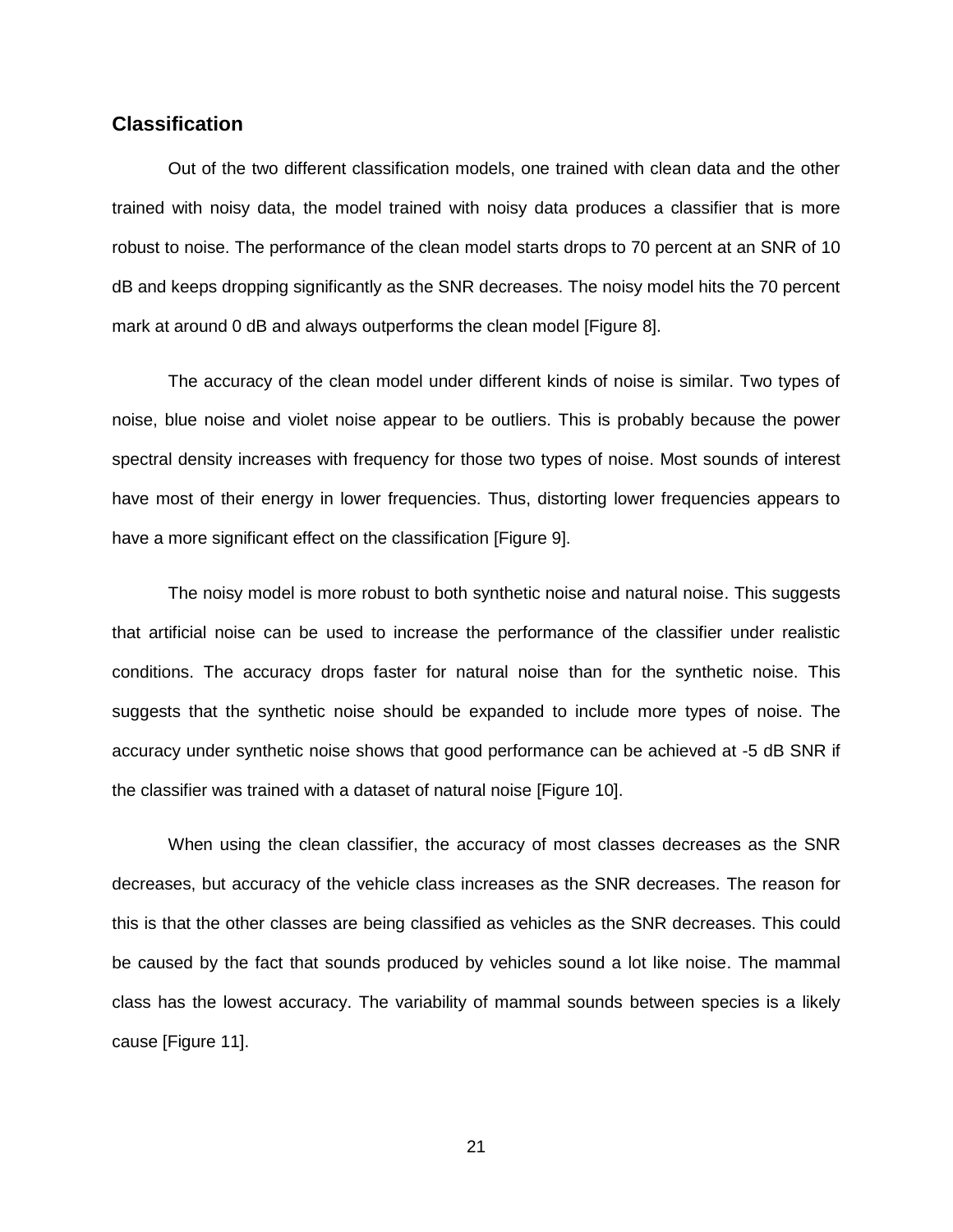The trends of the noisy model are similar to the clean model, but the performance is much better. The accuracy of the vehicle class stays constant instead of increasing [\[Figure](#page-31-1) 12].



**Overall Classification Accuracy Comparison** 

<span id="page-29-0"></span>Figure 8: Comparison of the average accuracy of both classifier models across all noise types versus SNR



<span id="page-29-1"></span>Figure 9: Clean classifier accuracy for each noise type versus SNR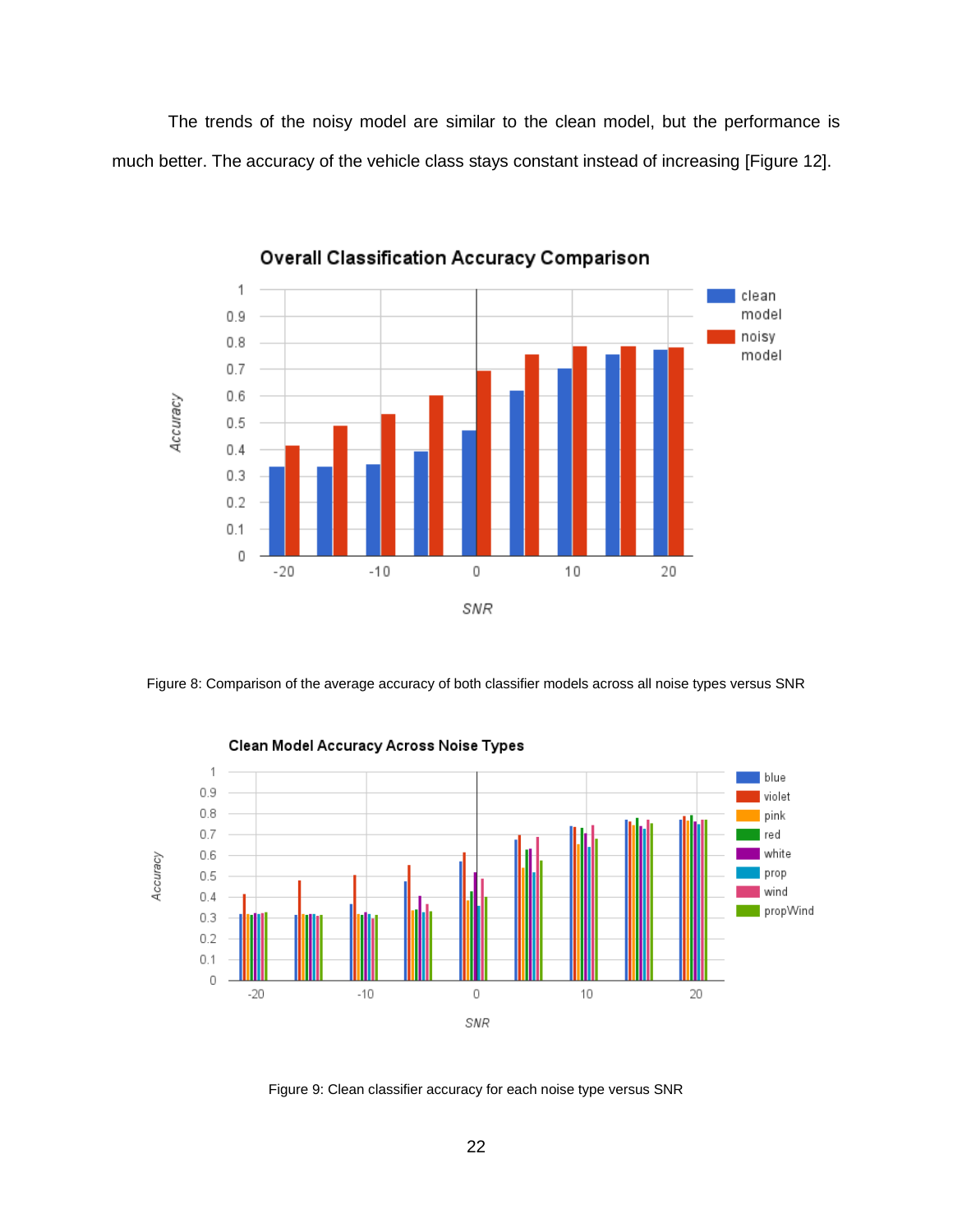

Figure 10: Noisy classifier accuracy for each noise type versus SNR

<span id="page-30-0"></span>

**Clean Model Accuracy Across Classes** 

<span id="page-30-1"></span>Figure 11: Clean classifier accuracy for each class versus SNR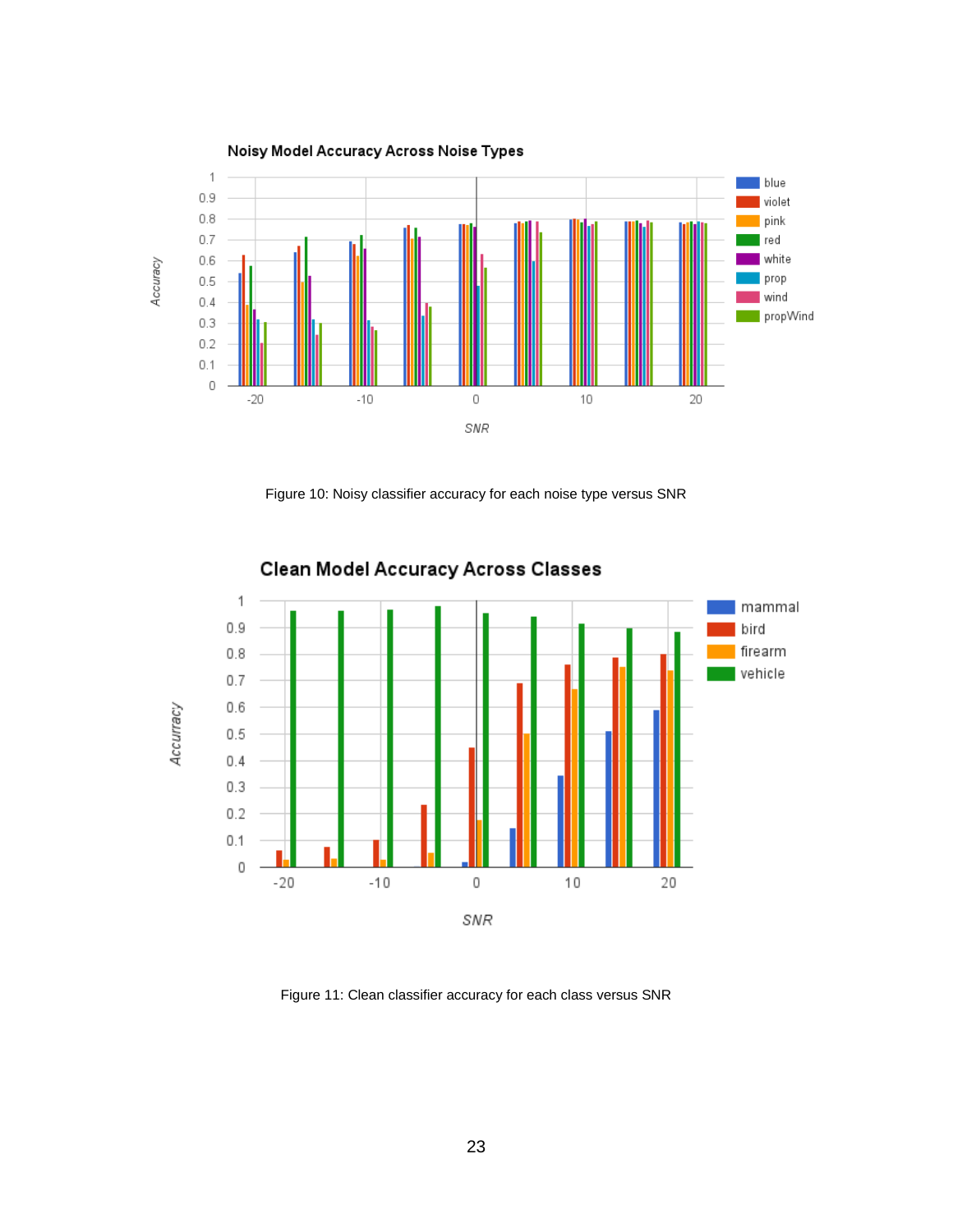

Figure 12: Noisy classifier accuracy for each class versus SNR

#### <span id="page-31-1"></span><span id="page-31-0"></span>**Complete System**

Surprisingly, there does not appear to be much of a difference between the performance of the entire system using the clean model for classification or the entire system using the noisy model. The performance is poor for both systems. There is a slight drop in performance as the SNR decreases. One would expect a bigger drop, but the performance is so bad that there is little room for it to fall [\[Figure 13\]](#page-32-0).

The performance of the system using the clean classifier model does not appear to depend on the noise type. More importantly, the accuracy at 20 dB SNR is much worse than the score of the clean classifier alone. This suggests that the source separation is not good enough, and is producing signals that with significant distortion coming from the other classes [\[Figure](#page-33-0) [14\]](#page-33-0).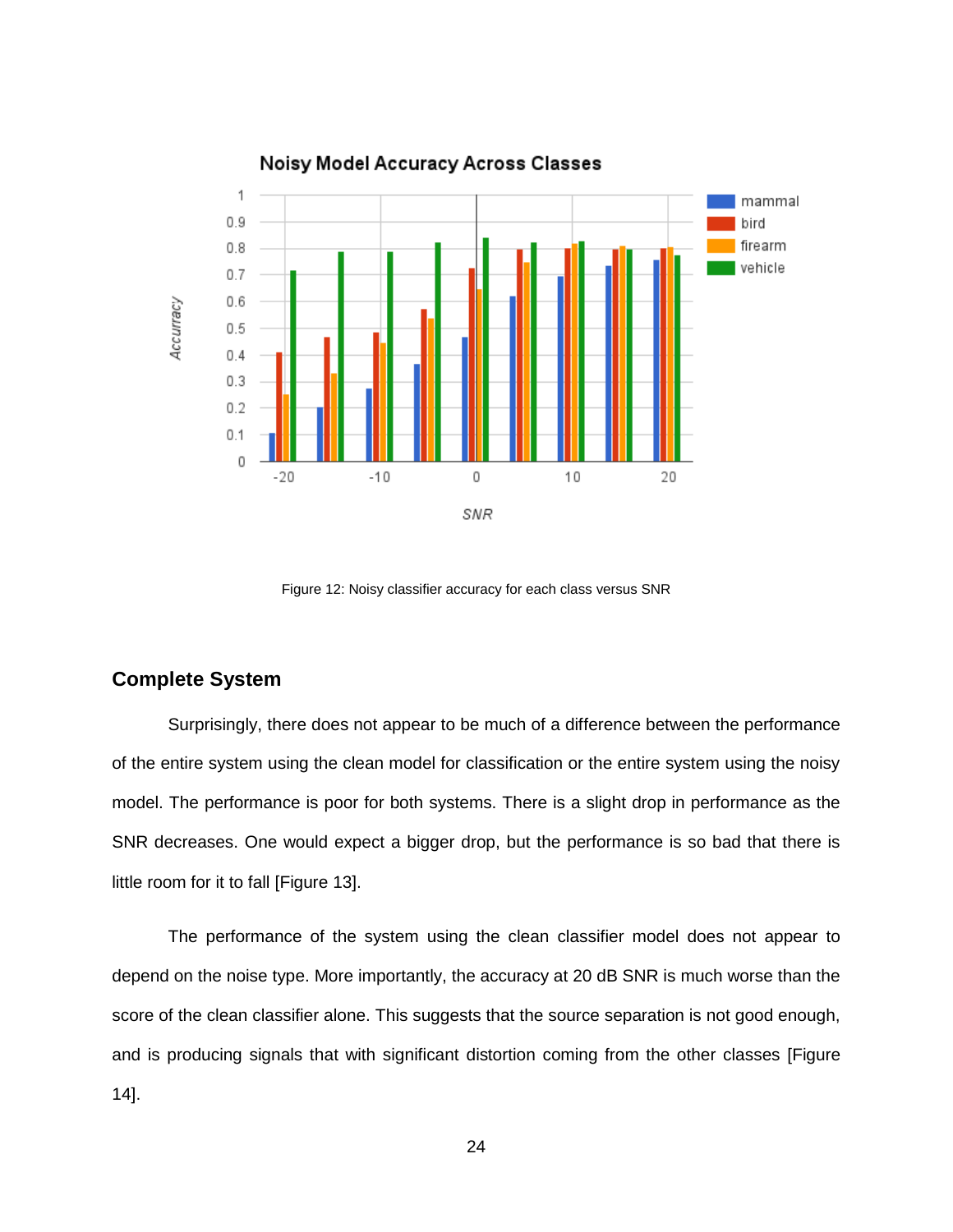The performance of the system using the noisy classifier is very similar to the system using the clean classifier. The performance doesn't appear to be better across the synthetic types of noise, contrary to the results of the noisy classifier on its own. This gives more credence to the hypothesis that the performance of the source separation is at fault [\[Figure](#page-33-1) 15].

The system using the clean model for classification shows that at an SNR higher than 0 dB, the class accuracy of both mammals and vehicles starts improving. The bird and firearm classes appear to be negatively correlated to SNR. [\[Figure 16\]](#page-34-0)

There is a slight improvement for the animal class when the system uses the noisy classifier [\[Figure](#page-34-1) 17].



**System Accuracy Comparison** 

<span id="page-32-0"></span>Figure 13: Comparison of the accuracy of the entire system using each classifier model across all noise types versus SNR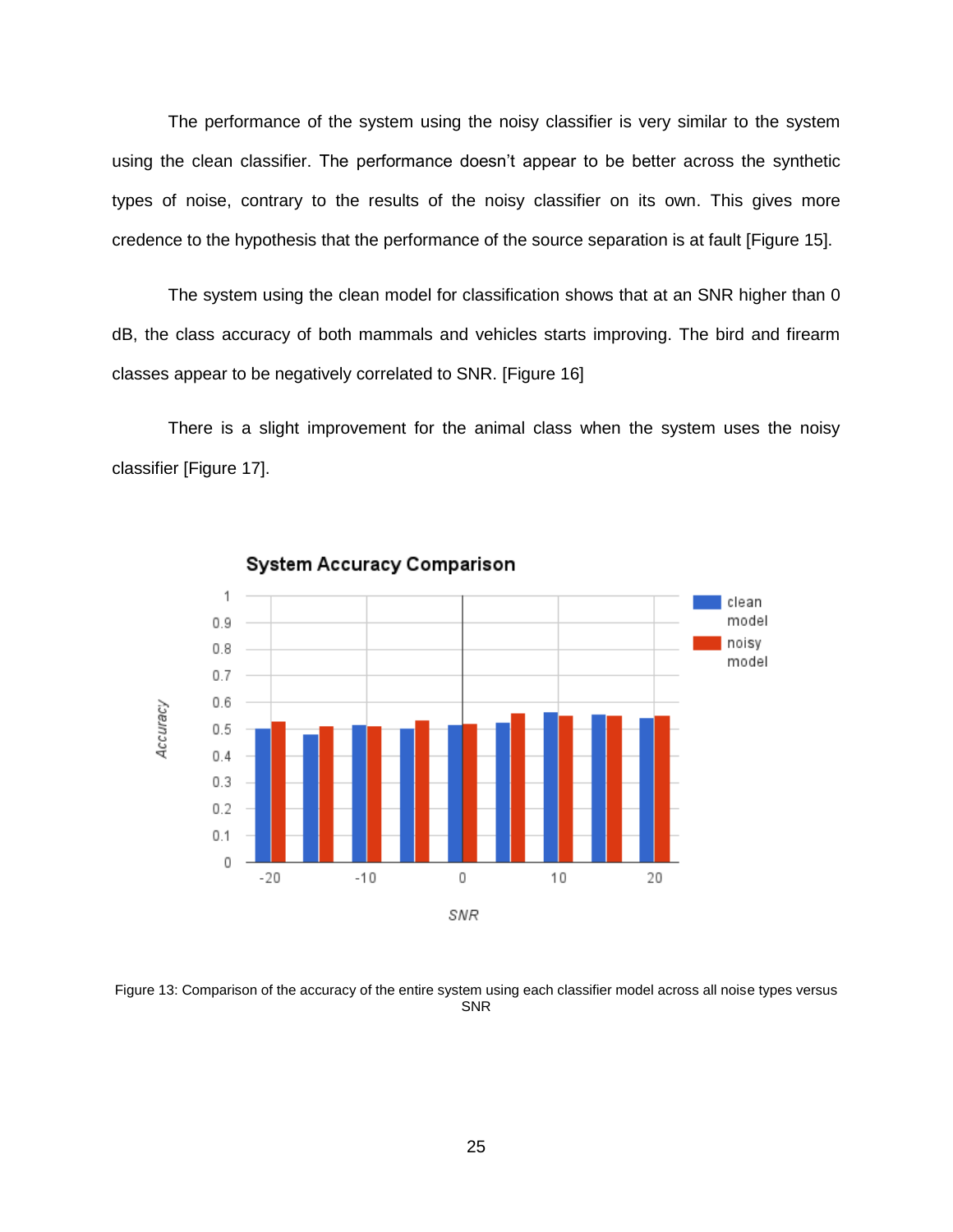

System Accuracy Across Noise Types with Clean Model

<span id="page-33-0"></span>Figure 14: System accuracy of each noise type versus SNR, while using the clean classifier



System Accuracy Across Noise Types with Noisy Model

<span id="page-33-1"></span>Figure 15: System accuracy of each noise type versus SNR, while using the noisy classifier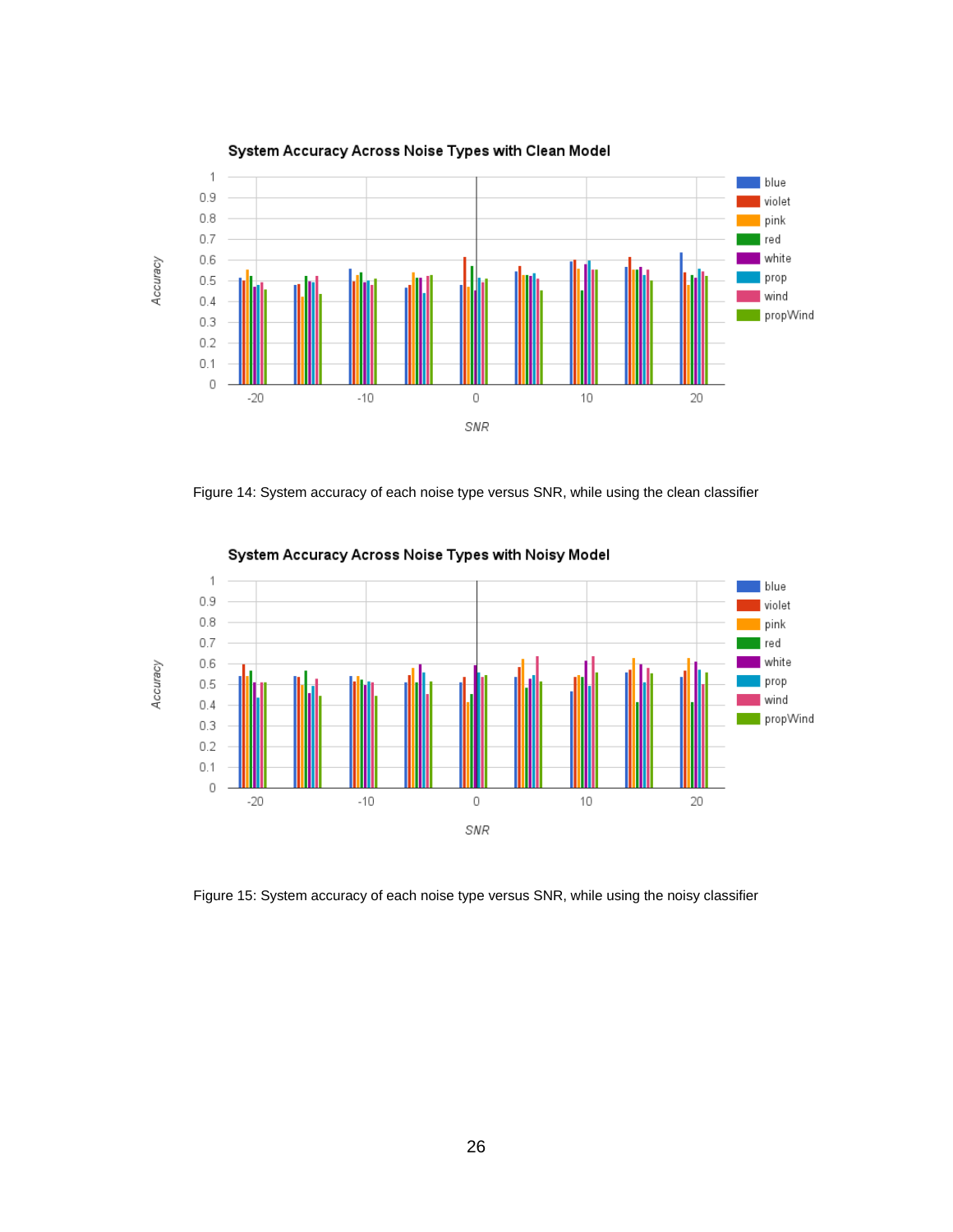

System Average Class Accuracy with Clean

<span id="page-34-0"></span>Figure 16: System accuracy for each class versus SNR, while using the clean classifier



### System Average Class Accuracy with Noisy Model

<span id="page-34-1"></span>Figure 17: System accuracy for each class versus SNR, while using the noisy classifier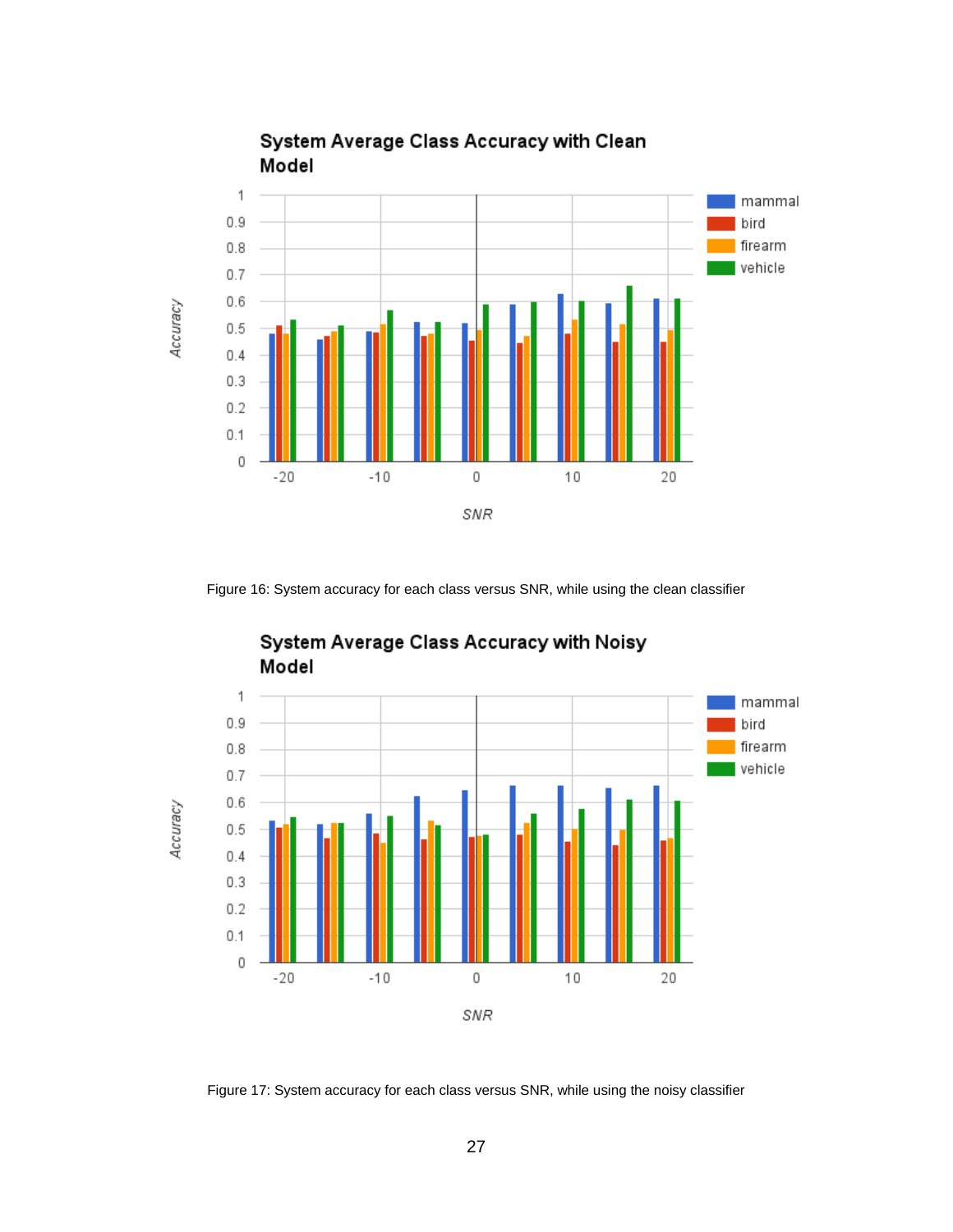## <span id="page-35-0"></span>**Conclusion**

The source separation algorithm implemented is very robust to all noise types. It produced a consistent increase in Signal to Distortion Ratio (SDR). The SDR can probably be improved by using another cost function or by adding a regularization term to the cost function. If that doesn't improve the SDR, then the other thing that could be tried is expanding the dictionaries. These two solutions increase the computational requirement of source separation, so they are not without their drawbacks.

Classification is very susceptible to the noise level. A classifier trained with clean recordings showed a 7 percent drop in performance going from a Signal to Noise Ratio (SNR) of 20 dB to 10 dB. This susceptibility decreased by using noisy recordings as training data. The classifier showed better results even in the case when the noise added to the test set (natural noise) was not of the same type as the noise added to the training set (synthetic noise). The noisy model did not experience the same 7 percent drop in performance for synthetic noise until an SNR of approximately 0 dB.

The detector did not perform well under noise types not found in the training set. This came as a surprise, since the classifier showed that synthetic noise could be used to improve the accuracy of a classifier under real noise. The cause of this discrepancy is caused by the fact that the detector labels natural noise as a detected signal. The obvious solution for this problem is compiling a dataset of natural noise for training. A possible alternative could be using a wider range of synthetic noise. The detector performed very well under synthetic noise. It almost had perfect accuracy at an SNR of -10 dB.

The complete system performed poorly under all conditions. The cause of poor performance is suspected come from poor detection and poor source separation. The detector appears to be biased toward labeling every signal coming from the source separation stage as a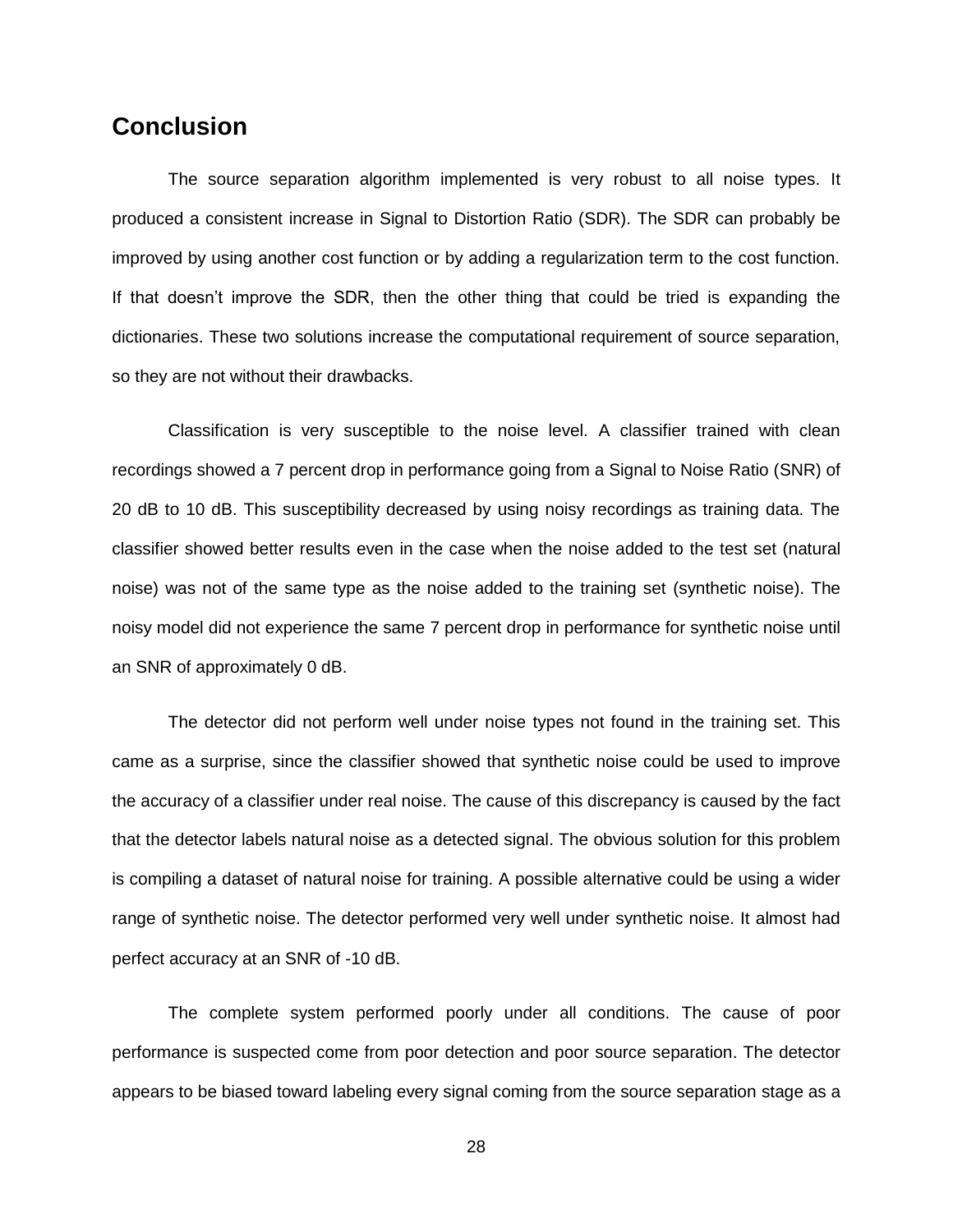signal of interest. In other words, the detection stage is not able to detect signals containing pure noise. The cause of this is that the source separation stage introduces enough distortion to pure noise signals to change the decision of the detector. The source separation stage appears to distort the signals enough to cause the classification stage to be poor. Even with an SNR of 20 dB the source separation introduces enough distortion to lower the accuracy of the classifier to 50 percent.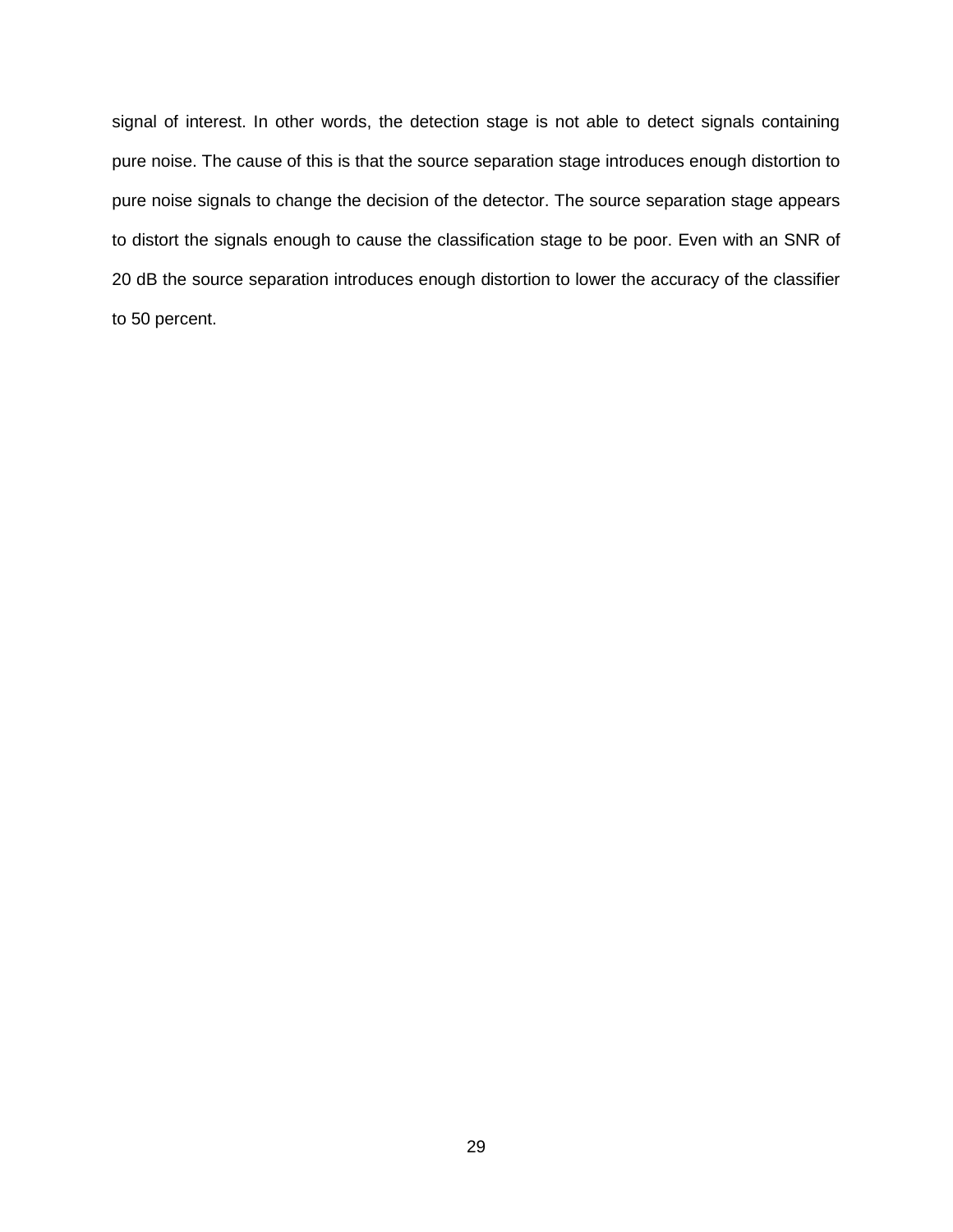## <span id="page-37-0"></span>**Bibliography**

- <span id="page-37-1"></span>[1] Miguel A. Olivares-Mendez et al., "The NOAH project: Giving a chance to threatened species in Africa with UAVs," in *International Conference on e-Infrastructure and e-Services for Developing Countries*, 2013, pp. 198-208.
- [2] Futoshi Asano, Yoichi Motomura, Hideki Asoh, and Toshihiro Matsui, "Effect of PCA filter in blind source separation," in *Proc. ICA*, 2000, pp. 57-62.
- [3] Daniel D. Lee and H. Sebastian Seung, "Algorithms for non-negative matrix factorization," in *Advances in neural information processing systems*, 2001, pp. 556-562.
- [4] Cyril Joder, Felix Weninger, Florian Eyben, David Virette, and Björn Schuller, "Real-time speech separation by semi-supervised nonnegative matrix factorization," in *International Conference on Latent Variable Analysis and Signal Separation*, 2012, pp. 322-329.
- [5] Mikkel N. Schmidt, Jan Larsen, and Fu-Tien Hsiao, "Wind noise reduction using nonnegative sparse coding," in *2007 IEEE Workshop on Machine Learning for Signal Processing*, 2007, pp. 431-436.
- [6] Cédric Févotte, Rémi Gribonval, and Emmanuel Vincent, "BSSEVAL toolbox user guide-- Revision 2.0," 2005.
- [7] Steven M. Kay, Fundamentals of statistical signal processing: Detection theory, vol. 2, 1998.
- [8] Jerome Friedman, Trevor Hastie, and Robert Tibshirani, *The elements of statistical learning*.: Springer series in statistics Springer, Berlin, 2001, vol. 1.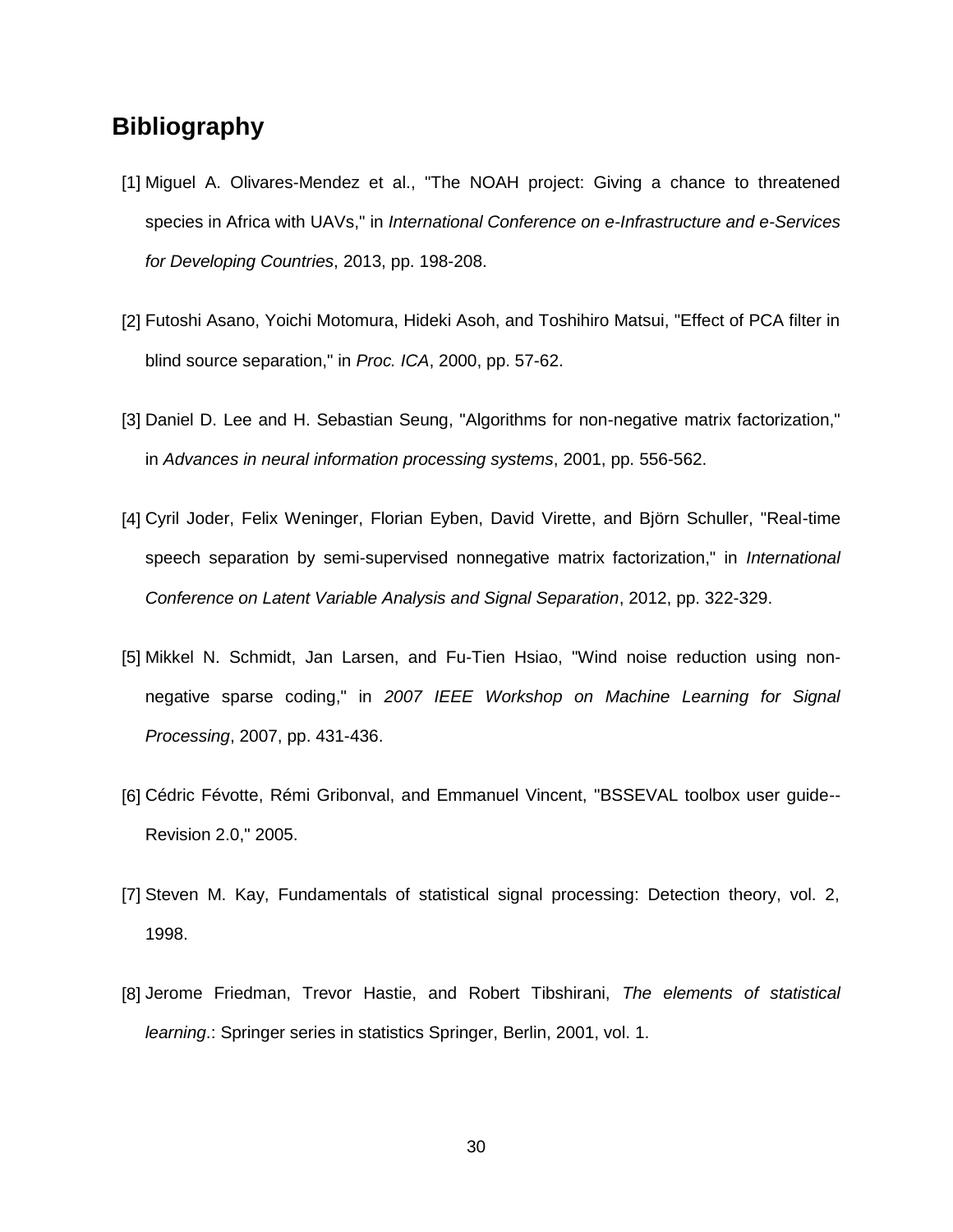- [9] Ian Jolliffe, *Principal component analysis*.: Wiley Online Library, 2002.
- [10] Comparisonics Corporation. (2016) FindSounds. [Online].<http://www.findsounds.com/>
- [11] Graham Grindlay, "NMFLib-Efficient Matlab library implementing a number of common NMF variants," *URL-http://www. ee. columbia. edu/grindlay/code. html*, 2010.
- [12] Andrzej Cichocki, Rafal Zdunek, Anh Huy Phan, and Shun-ichi Amari, *Nonnegative matrix and tensor factorizations: applications to exploratory multi-way data analysis and blind source separation*.: John Wiley & Sons, 2009.
- [13] Emmanuel Vincent, Rémi Gribonval, and Cédric Févotte, "Performance measurement in blind audio source separation," *IEEE transactions on audio, speech, and language processing*, vol. 14, pp. 1462-1469, 2006.
- [14] Fabian Pedregosa et al., "Scikit-learn: Machine learning in Python," *Journal of Machine Learning Research*, vol. 12, pp. 2825-2830, 2011.
- [15] Dmitry Bogdanov et al., "Essentia: An Audio Analysis Library for Music Information Retrieval.," in *ISMIR*, 2013, pp. 493-498.
- [16] Julius O. Smith and Jonathan S. Abel, "Bark and ERB bilinear transforms," *IEEE Transactions on Speech and Audio Processing*, vol. 7, pp. 697-708, 1999.
- [17] Geoffroy Peeters, A large set of audio features for sound description (similarity and classification) in the CUIDADO project, 2004.
- [18] Kristoffer Jensen and Tue Haste Andersen, "Beat estimation on the beat," in *Applications of Signal Processing to Audio and Acoustics, 2003 IEEE Workshop on.*, 2003, pp. 87-90.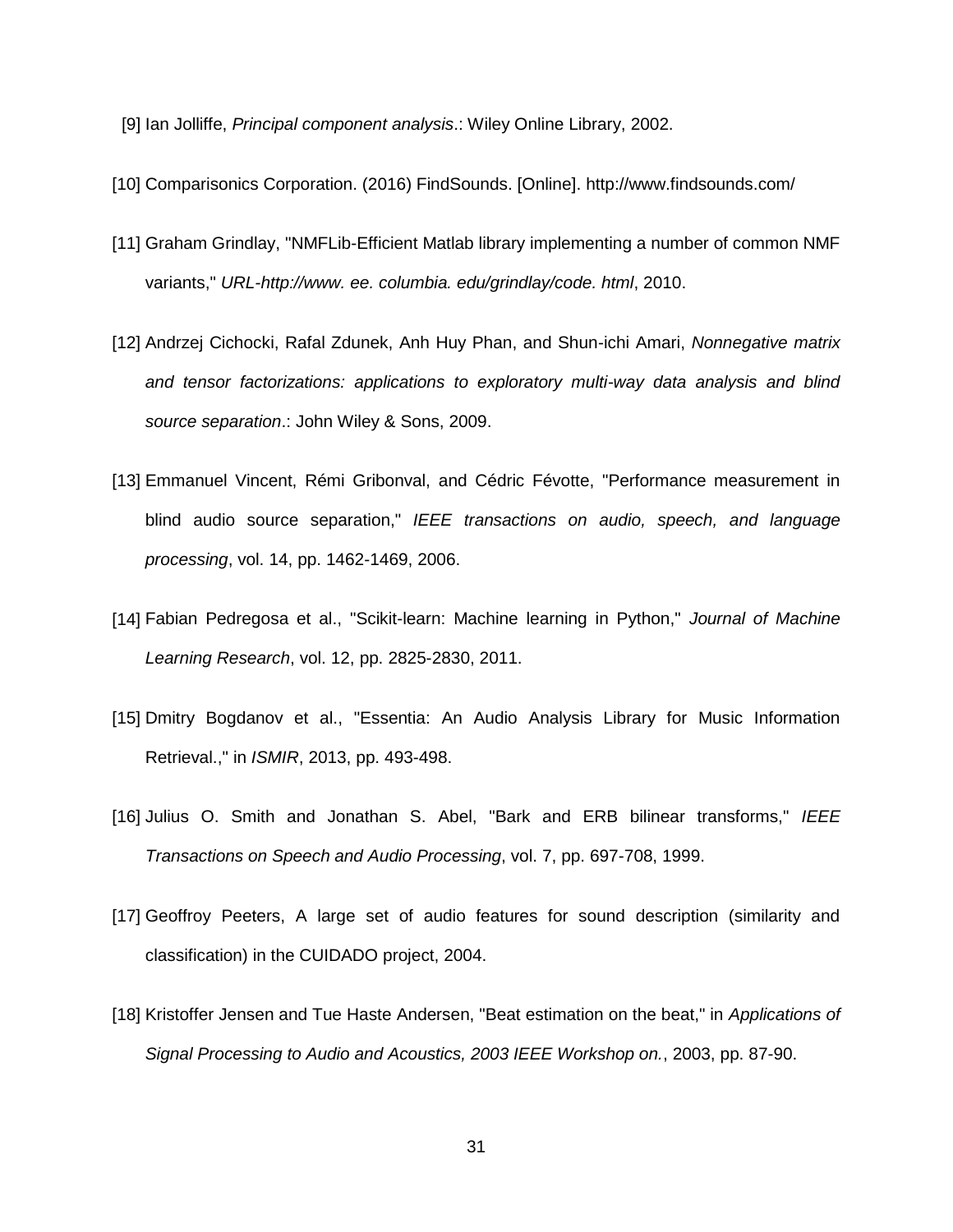- <span id="page-39-0"></span>[19] Gerard Roma et al., "Ecological acoustics perspective for content-based retrieval of environmental sounds," *EURASIP Journal on Audio, Speech, and Music Processing*, vol. 2010, p. 1, 2010.
- [20] Todor Ganchev, Nikos Fakotakis, and George Kokkinakis, "Comparative evaluation of various MFCC implementations on the speaker verification task," in *Proceedings of the SPECOM*, vol. 1, 2005, pp. 191-194.
- [21] Paul M. Brossier, "Automatic annotation of musical audio for interactive applications," Queen Mary, University of London, Ph.D. dissertation 2006.
- [22] Cyril Laurier et al., "Indexing music by mood: Design and integration of an automatic content-based annotator," *Multimedia Tools and Applications*, vol. 48, pp. 161-184, 2010.
- <span id="page-39-1"></span>[23] Mart in Haro and Perfecto Herrera, "From Low-Level to Song-Level Percussion Descriptors of Polyphonic Music.," in *ISMIR*, 2009, pp. 243-248.
- [24] Simon Dixon, "Onset detection revisited," in *Proceedings of the 9th International Conference on Digital Audio Effects*, vol. 120, 2006, pp. 133-137.
- [25] George Tzanetakis and Perry Cook, "Multifeature audio segmentation for browsing and annotation," in *Applications of Signal Processing to Audio and Acoustics, 1999 IEEE Workshop on*, 1999, pp. 103-106.
- [26] Fabien Gouyon and Perfecto Herrera, "Exploration of techniques for automatic labeling of audio drum tracks instruments," in *Proceedings of MOSART: Workshop on Current Directions in Computer Music*, 2001.